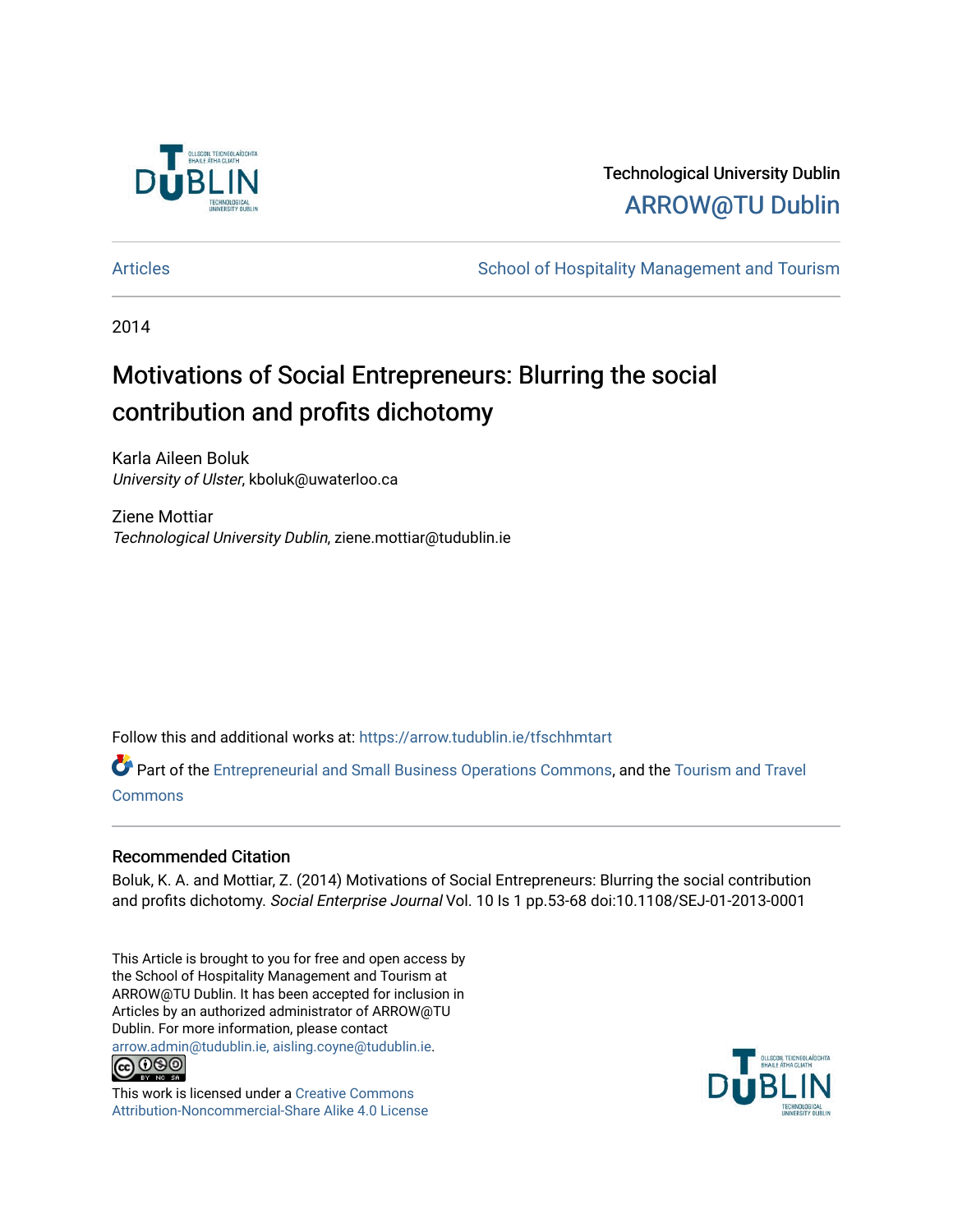Boluk, K and Mottiar, Z (2014) Motivations of social entrepreneurs: blurring the social contribution and profits dichotomy *Social Enterprise Journal* Vol. 10 Is. 1 pp.53-68

Karla Boluk, Lecturer Hospitality and Tourism Management Department Ulster Business School University of Ulster Cromore Road Coleraine, County Londonderry Northern Ireland BT52 1SA Telephone: 44 028 7012 3932 k.boluk@ulster.ac.uk

Ziene Mottiar, Lecturer

School of Hospitality Management and Tourism

Dublin Institute of Technology

Cathal Brugha Street

Dublin 1,

Ireland

Telephone: 353 1402 7559

Ziene.Mottiar@dit.ie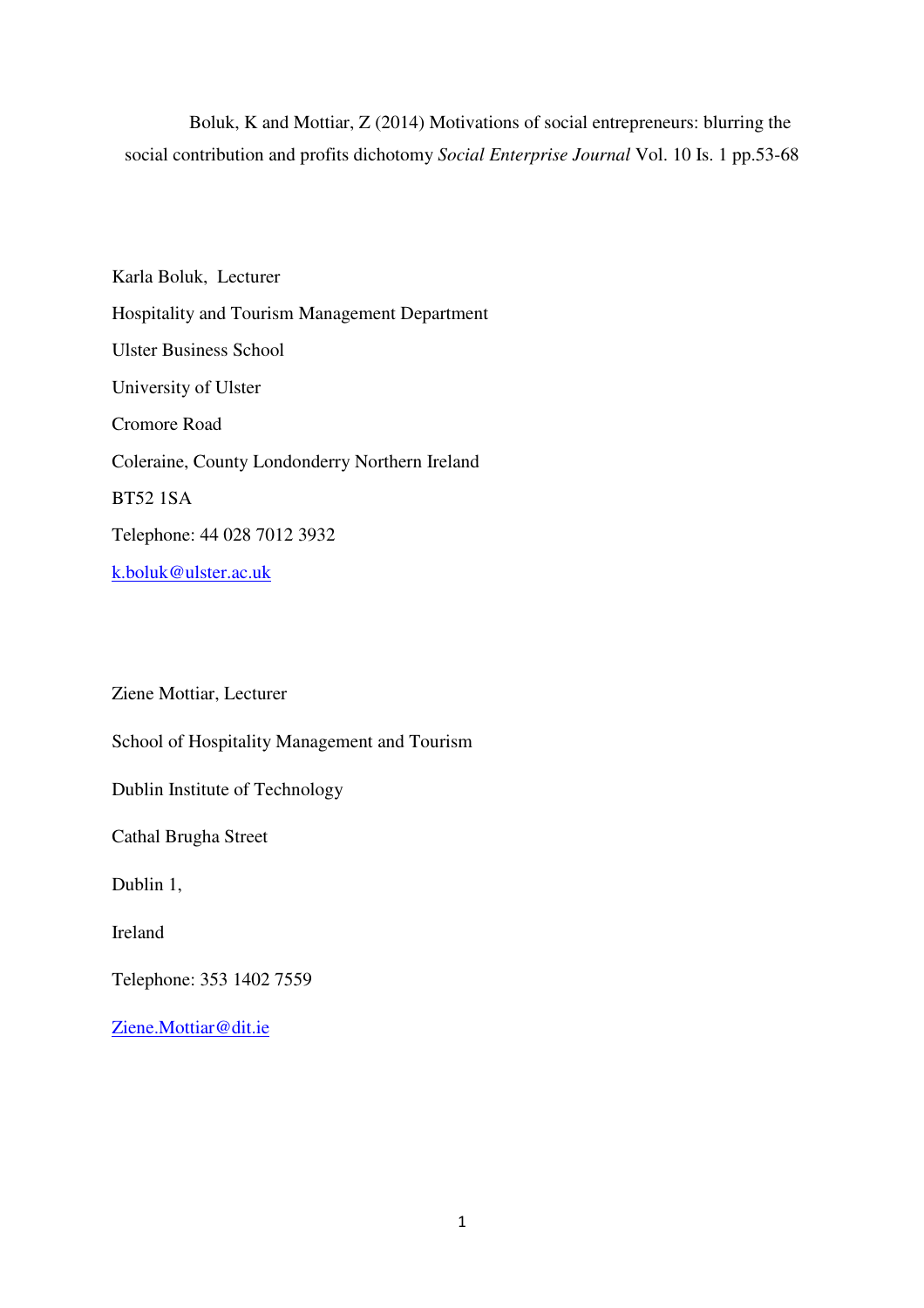# Motivations of social entrepreneurs: blurring the social contribution and profits dichotomy

## **Abstract**

Research has typically identified social entrepreneurs as characteristically superior to conventional entrepreneurs as they are motivated by making a contribution to society rather than by profits. Yet, few published papers investigate the motives of social entrepreneurs and explore if there are indeed any additional motivations aside from community interests. The aim of this study is to empirically investigate the additional motives, aside from the social interests that motivate social entrepreneurs. This paper does so by using an inductive approach and specifically carrying out a re-examination of two pieces of research examining social entrepreneurship that were carried out independently by the two researchers in South Africa and Ireland. During various discussions between the researchers it became clear that the findings were similar. Accordingly the researchers re-examined the transcripts of the twelve interviews carried out together. The findings indicate that the informants do have additional motivations with respect to their business ventures including lifestyle motives, receiving acknowledgement and generating profit.

**Key words:** social entrepreneurship, lifestyle entrepreneurship, environmental entrepreneurs, Greenbox Ireland, Fair Trade Tourism South Africa.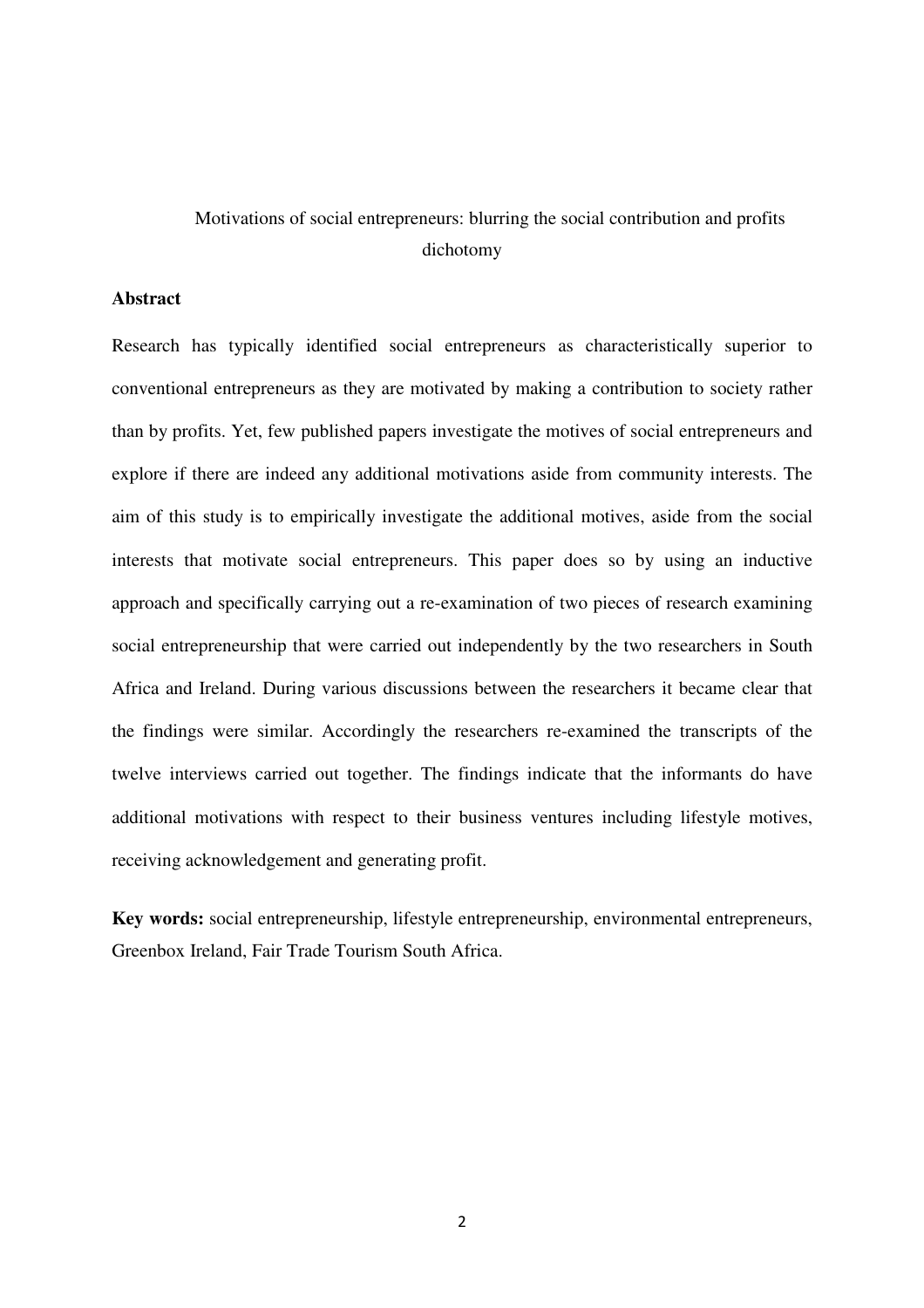#### **Introduction**

Social entrepreneurship involves the recognition, evaluation, as well as the exploitation of opportunities (Austin, Stevenson and Wei-Skillen, 2006) and demonstrates "risk-tolerance, innovativeness and pro-activeness"; similar to conventional entrepreneurship but does so in the social arena (Peredo and McLean, 2006, p.59). Specifically, the fundamental premise of social entrepreneurship is to use business knowledge and entrepreneurial principles, to solve critical dilemmas facing a society regarding economic, social and environmental problems (Germak and Singh, 2010). Therefore such entrepreneurs are more concerned with satisfying the social needs of communities (Newbert, 2003; Thompson, 2002) rather than the commercial needs (Roberts and Woods, 2005).

A majority of present research on social entrepreneurship examines definitional and theoretical issues (e.g., Harris, Sapienza and Bowie, 2009; Certo and Miller, 2008; Martin and Osberg, 2007; Christie and Honig, 2006; Mair and Marti, 2006; Peredo and McLean, 2006) or case studies (e.g., Anderson, Dana and Dana, 2006; Alvord et al., 2004; Thomson, 2002; Emerson and Twersky, 1996). Yet, there has been a lack of empirical studies (albeit Boluk 2011a, Weerawardena and Sullivan Mort, 2006; Sharir and Lerner, 2006) investigating the significance of social entrepreneurship. Specifically, Mair and Marti (2006, p.37) put forth that if social entrepreneurship is to become a 'structured field" of inquiry then efforts should be made to clarify the definition and accordingly, come to a better understanding of their motivations to get involved in social change. Such sentiments are supported by Kuratko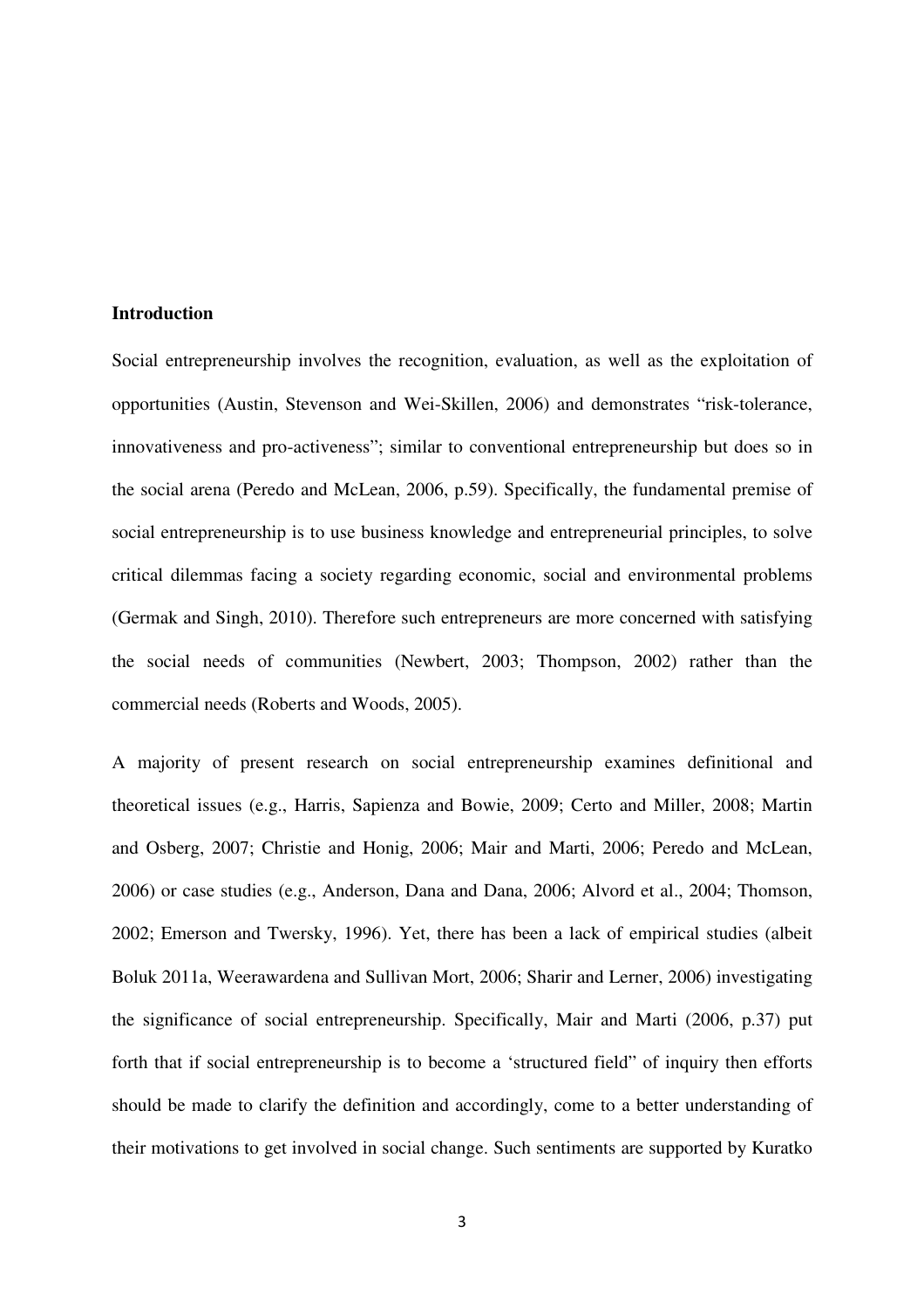et al. (1997) who states that an integral part of understanding what motivates an entrepreneur to initiate a business are their personal characteristics, attitudes and motivations. Short, Moss and Lumpkin's (2009) seminal review of the past contributions and future opportunities of social entrepreneurship highlight that social entrepreneurship research is a global phenomenon yet there is still room for improvement. Of the 72 articles reviewed they highlighted that the most common discipline contributing to social entrepreneurship research was management. Short et al. (2009, p.177-184) then postulate how a number of fields (10 mainly business, politics, psychology, sociology, anthropology) could further inform social entrepreneurship discourse.

Some researchers (e.g. Dees, 1998) have argued that a multidimensional construct encompassing many characteristics that define social entrepreneurship is necessary. Research has recognized that social entrepreneurs demonstrate their personal values (Tolve, 2009) while also exhibiting leadership capabilities (Tolve, 2009; Alvord, Brown and Letts, 2004; Drucker, 1989; Schumpeter, 1934). Social entrepreneurs are enterprising individuals "devoted to making a difference and reshaping the way we think about social value creation" (Mair and Morti, 2006, p.1). Mort, Weerawardena and Carnegie (2003, p.82) establish that social entrepreneurs require "balanced judgement" uniting purpose and action in addition to the recognition of an opportunity, risk and innovativeness. Thus, they encompass the ability to balance the interests of various stakeholders persevering in an ethical fashion thereby contributing "social value in a superior way" (Anderson and Dees, 2002, p.192; Johnson, 2000). Social entrepreneurship has been labelled 'caring capitalism' because of the achievement of relevant social goals within a market framework (Hibbert, Hogg, and Quinn, 2005; Herman and Rendina, 2001). It is similar to the notion of Corporate Social Responsibility in its concern for maintaining transparency, and 'being ethical' (Carroll, 1991) but is often the reason why specific business ventures are created.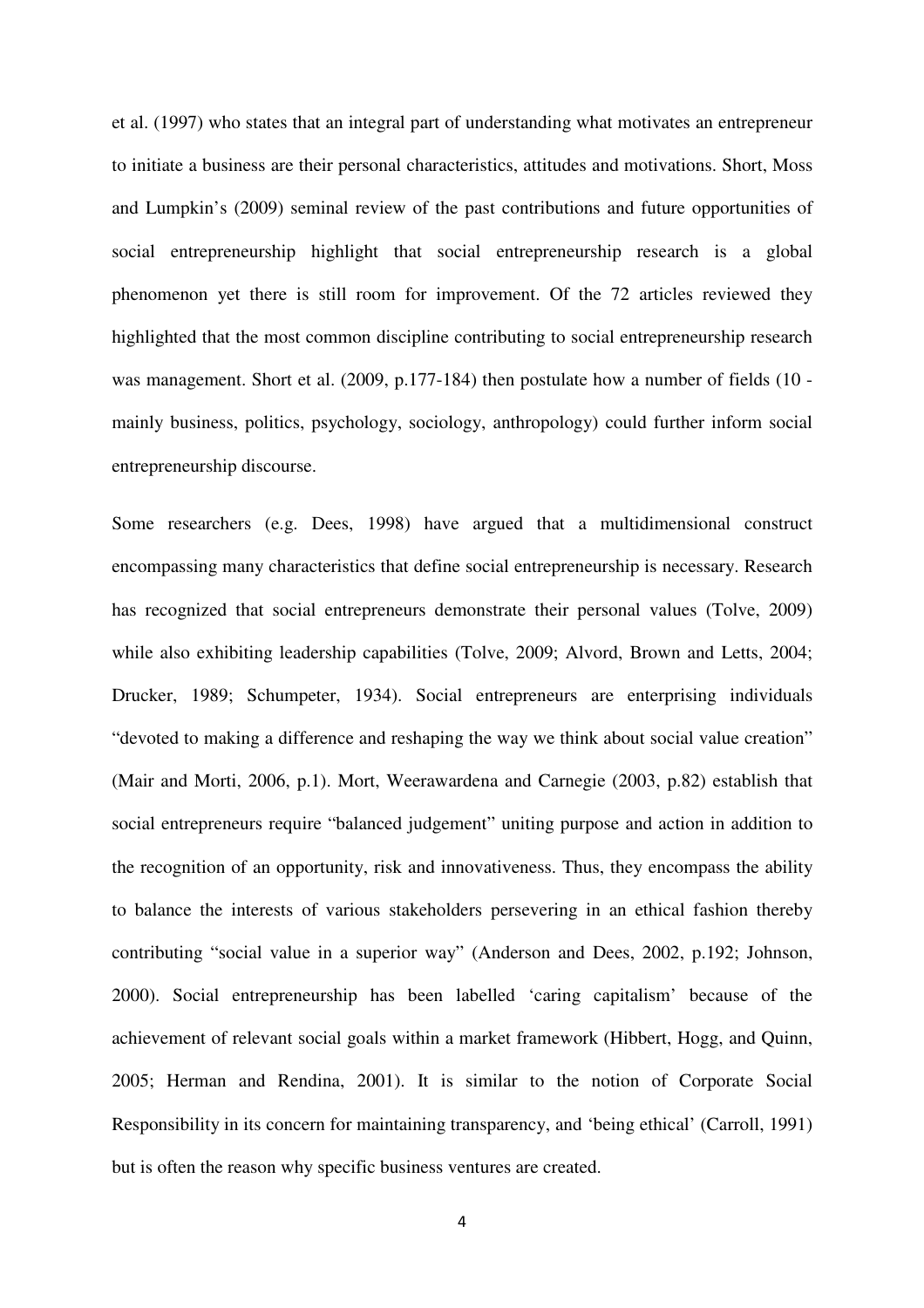#### **The 'Heroic' Image of the Social Entrepreneur**

Typical research that dominates the social entrepreneurship literature usually focuses on individuals; this is particularly problematic because such research neglects the collective (Spear, 2006). The characteristics that are used to describe such individuals demonstrate idyllic and honourable characters. Effectively social entrepreneurs are described as "entrepreneurially virtuous" (Mort et al., 2003, p.82), community-centric individuals (Sharir and Lerner, 2006), reformers and revolutionaries (Schumpeter 1934) with a heightened sense of accountability for the outcomes created despite being limited by resources (Drucker, 1989). Therefore, they act out their vision and are representative of "change agents" (Sharir and Lerner, 2006, p.3; Schumpeter, 1934) also referred to as 'changemakers' (Ashoka Foundation, 2010). Ultimately the descriptions of social entrepreneurs in the literature reveal 'heroic claims' (Parkinson and Howorth, 2008, p.291) accordingly, such individuals are made out to be herculean.

#### **Entrepreneurs and Social Entrepreneurs**

To some, entrepreneurship may be perceived as a contradiction in terms. On the one hand, it is referred to as an 'individualistic economic action' and on the other hand entrepreneurs can also be motivated by moral attitudes (Anderson, 1998). Martin and Osberg (2007, p.34) state that the key differential between entrepreneurs and social entrepreneurs is that entrepreneurs are motivated by 'money' and social entrepreneurs are motivated by 'altruism' or philanthropy (Ostrander, 2007). This sentiment is also reiterated by Pomerantz (2003, p.25) who states that social entrepreneurs are responsible for "the development of innovative,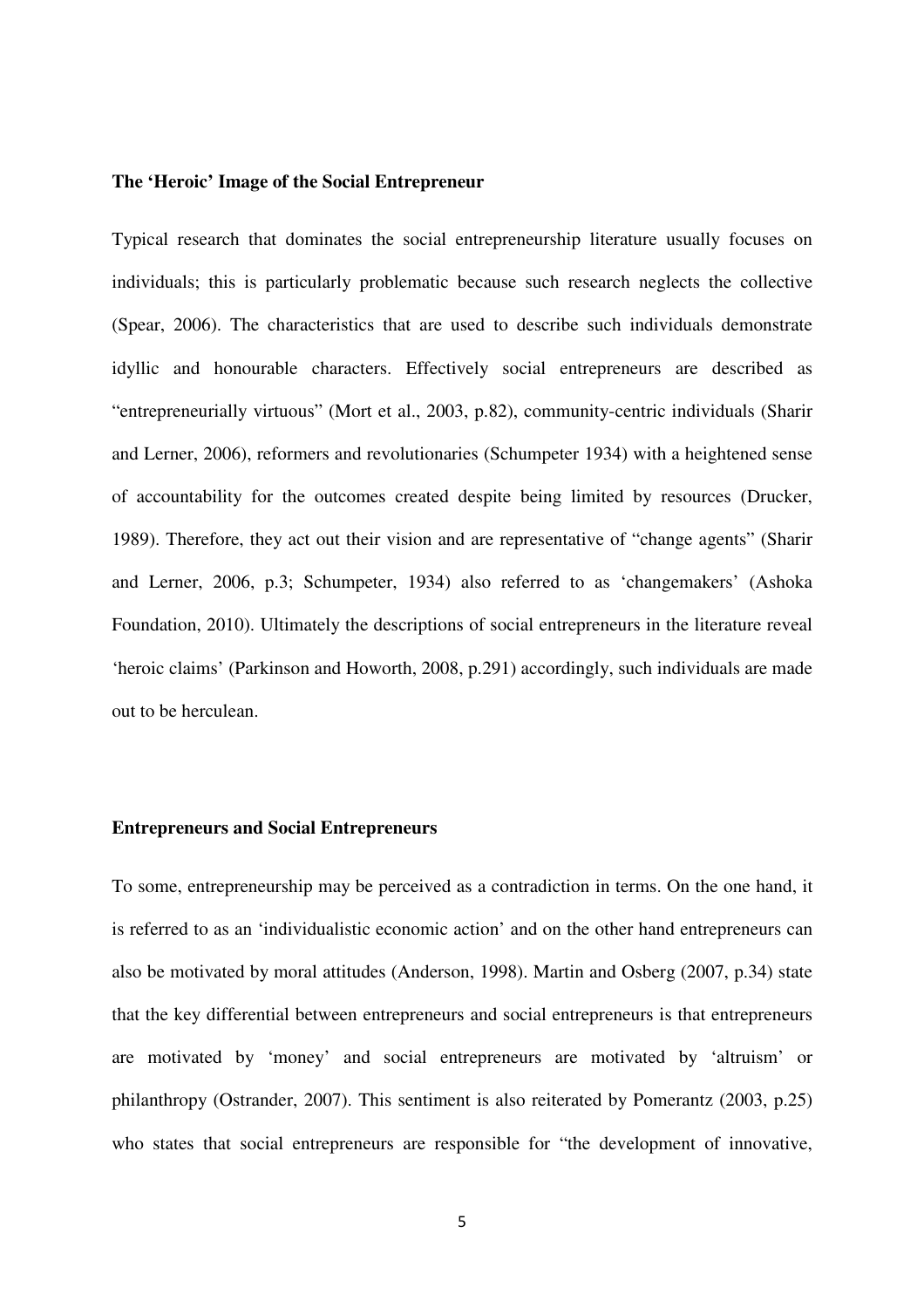mission-supporting, earned income" and Dees (1998, p.3) when he suggests that a "missionrelated impact" becomes the central criterion, not individual wealth creation, "wealth is just a means to an end" for social entrepreneurs. So, although the processes of social entrepreneurship may be similar to those of conventional or commercial entrepreneurs, the purpose and motivation are different. This focus on social motives has become a central premise in all studies of social entrepreneurs and moreover, a defining characteristic. Entrepreneurs and social entrepreneurs are often distinguished from each other on the basis of whether or not they are profit motivated.

However some have questioned this dichotomy in particular in consideration of well-known capitalists who have operated as social entrepreneurs. For example Bill Gates (U.S.) the owner and chairman of Microsoft established the Bill and Melinda Gates Foundation focusing on global issues that they perceive are ignored by governments. In these cases wealth generated from their more commercial activities were used to support their social and community activities. Some researchers have described such actions as 'hybrids' (e.g., Davis, 1997) as a way to reflect their combined interest in creating social value (premise of social entrepreneurship) and also, generating profit (intention of commercial entrepreneurship).

Dees (1998) and Evers et al. (2004) developed models of hybrids of social enterprises and showed how many enterprises had both social and commercial attributes. Peattie and Morley (2008, p.102) observe that "the hybrids and sometimes paradoxical nature of social enterprises make them particularly challenging businesses to manage, to research and to develop effective policies for". In their empirical work Williams and Nadin (2011, p.125) encourage us to go beyond the commercial versus social entrepreneurship divide arguing that

most entrepreneurs do not purely pursue either profit-oriented or social goals. Rather, they voice both commercial and social logics when explaining their entrepreneurial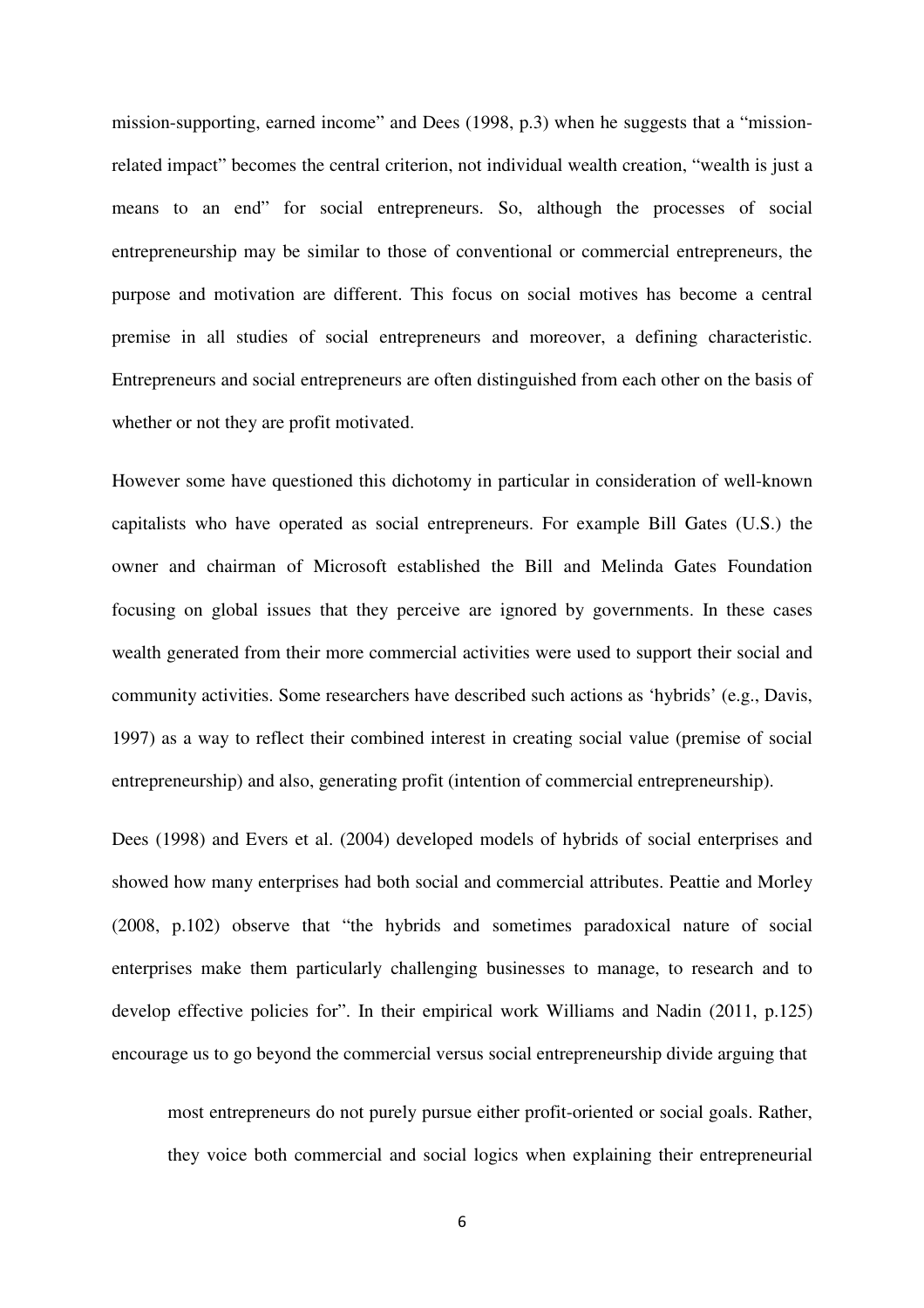endeavour, displaying that there are not two distinct types of entrepreneurship but rather a continuum from purely commercial to purely social entrepreneurship, with most combining both logics to varying degrees.

Perhaps rather than a dichotomy between those that are motivated by profits and those that are not, this could be set in the context of the need to achieve. This is a characteristic which is often attributed to entrepreneurs. Stewart et al. (2003, p.29) cite McClelland's observation that 'a high need for achievement predisposes a person to seek out an entrepreneurial position in order to attain more achievement satisfaction that could be derived from other types of positions'. As such, internal value may be reflected in the satisfaction in achievement or a job done well (McClelland, 1961). This is equally as true for social entrepreneurs as it is for other entrepreneurs. After all these social entrepreneurs could join other groups in an effort to 'make a difference' but they choose to set up their own enterprise, this reflects their need for achievement. So rather than there being a distinction between social entrepreneurs and other entrepreneurs in terms of what their key motivation is, instead it could be said that both of these types of entrepreneurs are driven by the need to achieve and how this achievement is measured may be different in each case. For some it may be in terms of profits for others in terms of the environment or society or for others simply in terms of survival. This need to achieve means that the entrepreneurs are motivated to achieve something that is important to them.

#### **Environmental Entrepreneurs**

For some entrepreneurs there is a blurring of pro-social and pro-environmental motivations (Mirvis, 1994). Anderson (1998) purports that entrepreneurship and environmentalism are both similarly founded on value. Environmentally responsible firms have been described as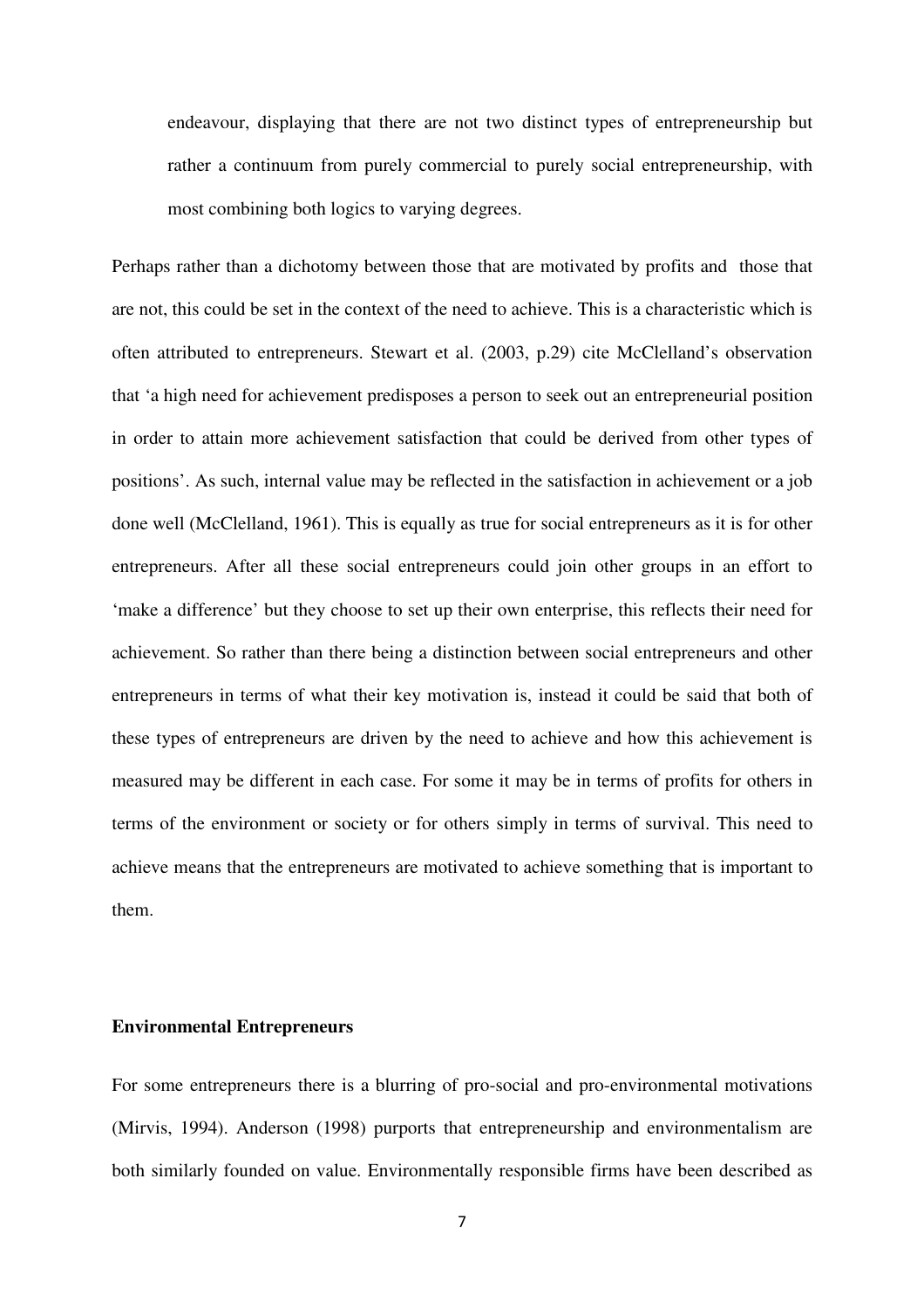being interested in preventing damage, responding to environmental issues and doing so in a socially responsible fashion (Murphy et al. 1995, p.5). Environmental entrepreneurs may carry out alternative lifestyles and/or they may choose to utilize natural resources in a sustainable fashion in their businesses (Linnanen, 2002). Environmentally concerned entrepreneurs are also referred to as 'ecopreneurs' representing the notion that some entrepreneurs have a threefold focus encompassing the environment, society and the economy (Dixon & Clifford, 2007). Schaper (2002, p.27) suggests that economic benefits that derive from being greener illustrates how environmental entrepreneurs can act as a 'pull' factor that encourages other businesses to consider viable green options.

In the context of green entrepreneurship Gliedt and Parker (2007) argue that contemporary businesses are more likely pursuing business strategies intended to capitalize on environmentally sustainable products and services. As a result, some for-profit businesses perceive the notion of sustainability and specifically, climate change as a business prospect to exploit (Hanson, 2005). Dixon and Clifford's (2007) study found that 'ecopreneurs' can operate an economically viable business whilst maintaining the core values that motivated the creation of the business.

#### **Lifestyle Entrepreneurship**

The tourism literature has recognized the importance of lifestyle entrepreneurs. Rimmington, Morrisson and Williams (1999, p.13) classify them as those "who are likely to be concerned with survival and maintaining sufficient income to ensure that the business provides them and their family with a satisfactory level of funds to enable enjoyment of their chosen lifestyle". The key distinguishing feature of these entrepreneurs is that they are motivated by lifestyle rather than profit. Accordingly, they have been identified in a variety of sectors including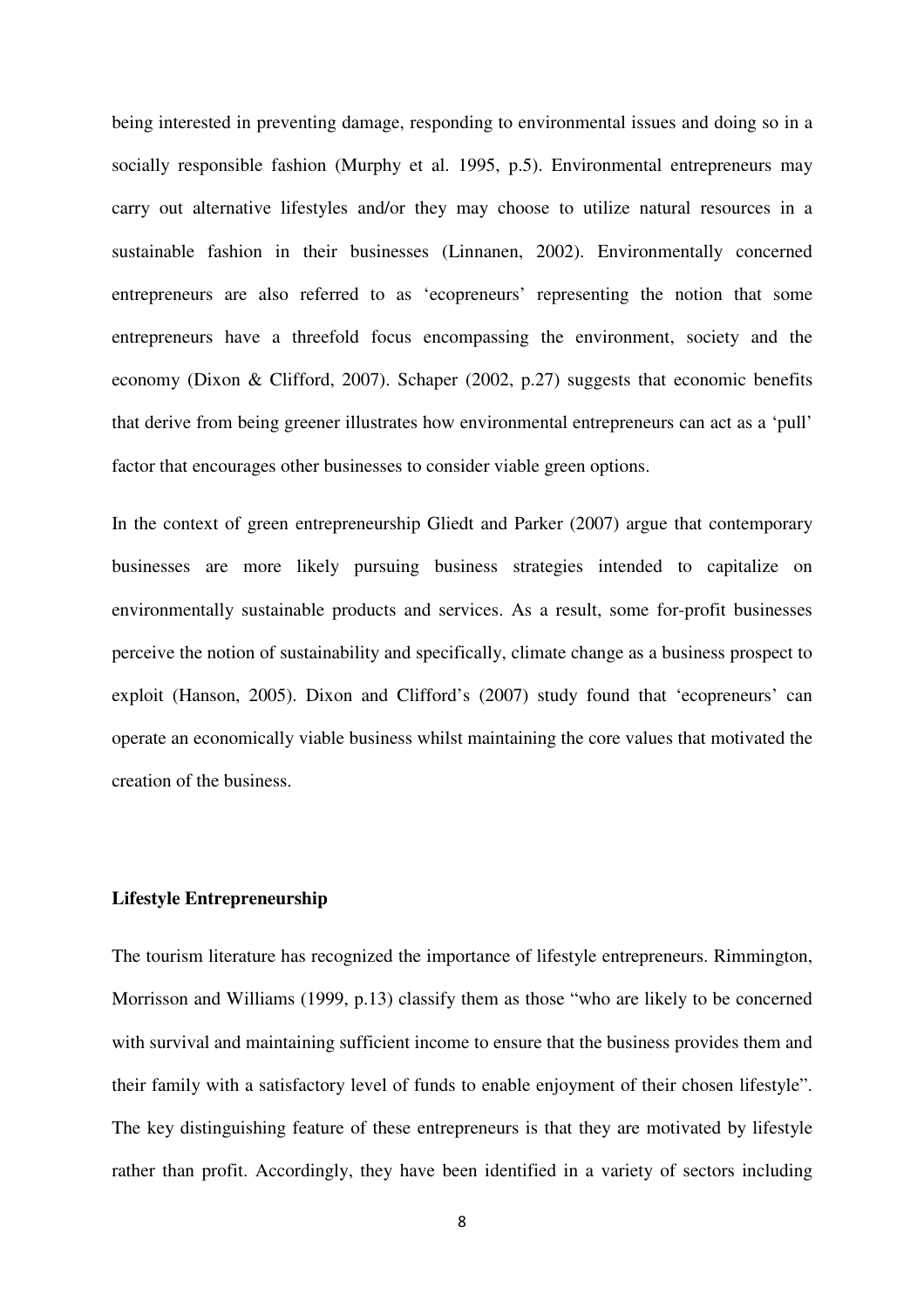accommodation, adventure tour operators, arts and crafts and surfing (Getz and Petersen, 2005, Hall and Rusher, 2004, Shaw and Williams, 2004, Ateljevic and Doorne, 2001).

Similar to the social entrepreneurship literature, there has been some discussion concerning the extent to which lifestyle entrepreneurs are concerned with profits. Much of the discussion in regard to the distinctiveness of lifestyle entrepreneurs centres on the fact that profit is not the key motivation. However Morrison, Baum and Andrew (2001) note that while profits may not be their primary motive it will be one of the goals associated with their business. Shaw and Williams (1998) propose two categories of lifestyle entrepreneurs: non entrepreneurs and constrained entrepreneurs. Where the former are primarily motivated by a desire to live in an area rather than by entrepreneurial factors, the latter are often young professionals looking for a balance between lifestyle and profit motives (Shaw and Williams 1998). Accordingly, their growth is constrained by their lifestyle desires.

Lifestyle entrepreneurs are focussed on engaging in an activity which will change their personal everyday lives. As such, lifestyle entrepreneurs at face value, contrast the motivations of social entrepreneurs who are motivated by the desire to change society and so the lives of others. However this article posits that perhaps such objectives can be entwined. This paper contributes to this argument by identifying the importance of lifestyle and recognition as key motivations for social entrepreneurs. Case studies have permitted us to examine in more detail the nuances of motivations for social entrepreneurs and to delve beneath the profit social dichotomy.

The sections that follow document two pieces of research that were carried out independently in South Africa (by the first author) and in Ireland (by the second author). The objective of both studies was to identify social entrepreneurs but during the research it became apparent that many entrepreneurs had both social and lifestyle objectives. As such, previous research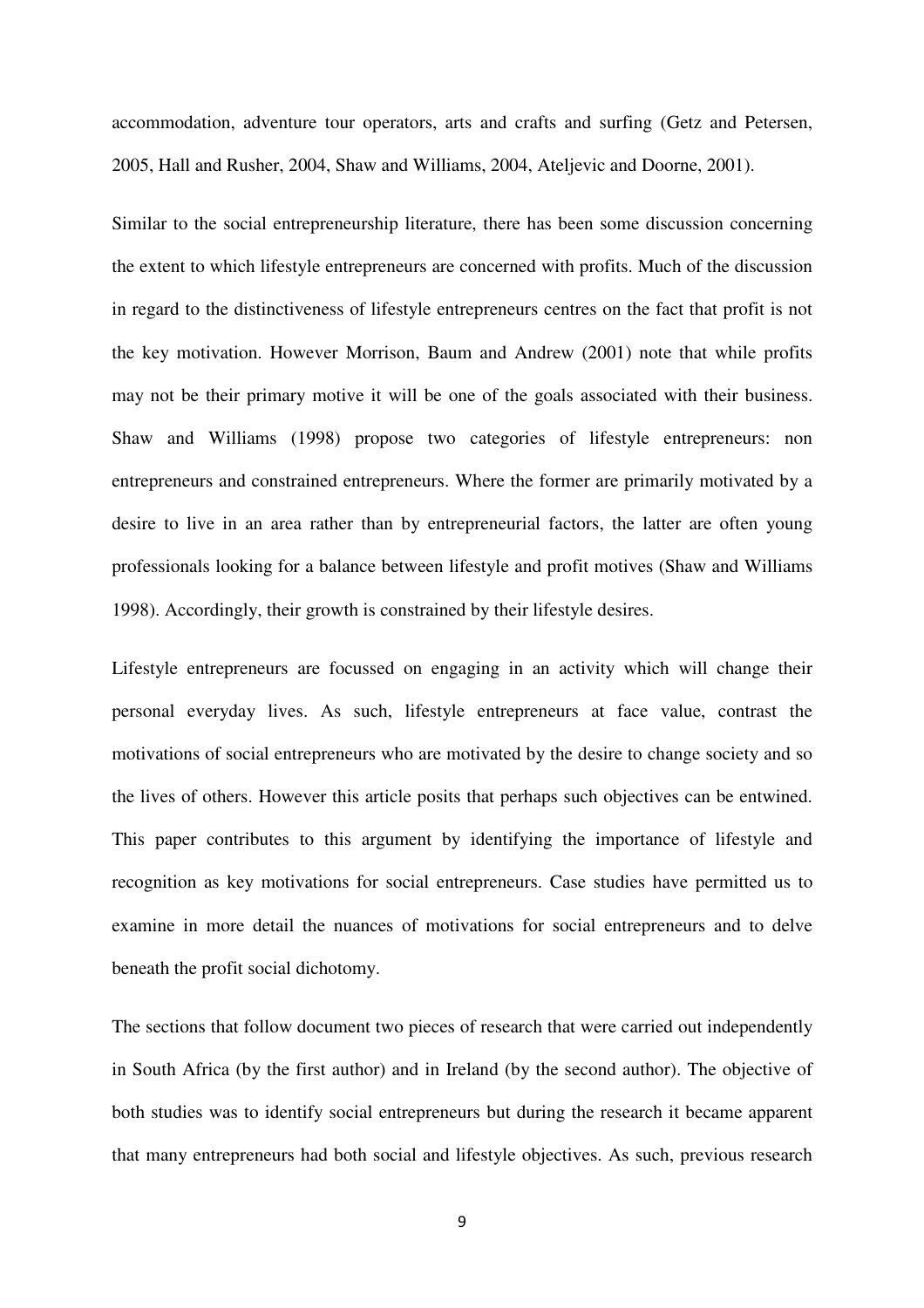has led to this inductive study which poses the question: may social entrepreneurs also be motivated by lifestyle choices and concerns?

#### **Methods**

The research is consistent with an inductive approach. Therefore theory is derived from the data rather than using theory to support the data (Veal, 2006). Consequently, the goal of this study is to integrate new discoveries which have emerged from two studies that were conducted independently by the authors. Both studies identified the existence of social entrepreneurs in tourism in the context of South Africa (Fair Trade Tourism South Africa (FTTSA)) and Ireland (Greenbox). Further comparison and discussion of the cases led the authors to identify the fact that although the entrepreneurs did display social motivations other motivations were also evident.

The method used for the paper is a content analysis. Research using qualitative content analysis focuses on the characteristics of language, talk, conversation (Sarantakos, 2005) with attention paid to the content or contextual meaning of the text. Thus, a qualitative content analysis is concerned with an examination of the uses of language. According to Downe-Wamboldt (1992, p.314) the aim of content analysis is "to provide knowledge and understanding of the phenomenon under study".

For the purpose of this study, a qualitative content analysis is used as a way to subjectively interpret the content of the textual data collected in two cases. Upon further investigation, when examining the two cases side-by-side, it was discovered that in addition to the entrepreneurs' social interests, the informants also demonstrated personal objectives and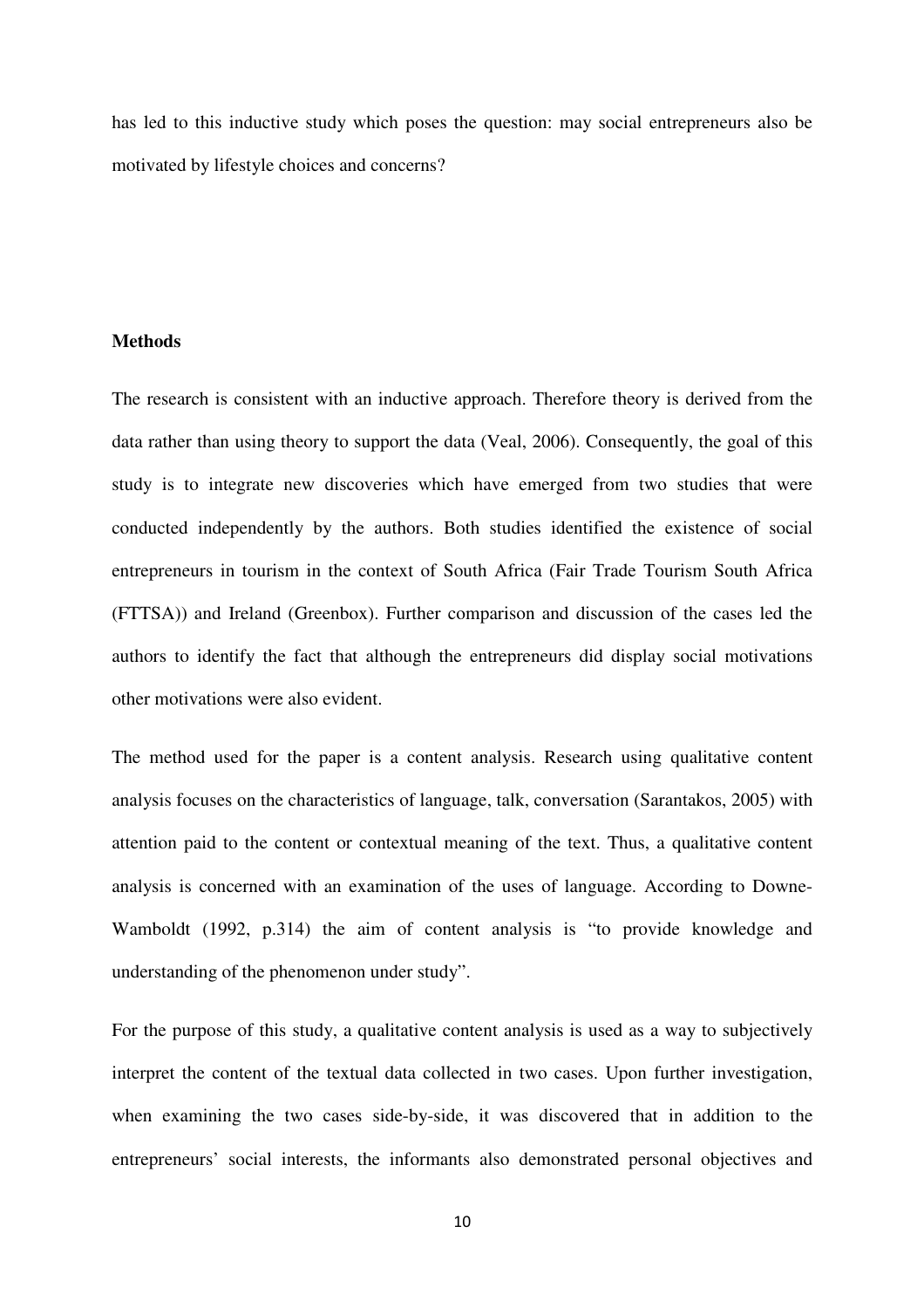lifestyle interests. The aim of this paper is to explore the relationship between lifestyle and social entrepreneurship among these entrepreneurs to further understand entrepreneurial motivations. Two geographical areas were the focus of this study one in South Africa and the other in Ireland. Furthermore, two brands were examined in the context of tourism Fair Trade Tourism South Africa (FTTSA) and leisure (Greenbox, Ireland).

Fair Trade Tourism South Africa (FTTSA) is a certification scheme that emerged in 2003 in South Africa. The purpose of the FTTSA certification is to facilitate improved conditions in the context of South Africa, contributing to positive on-going transformation in postapartheid society, as well as create conditions for the practice of a fairer tourism. FTTSA is thus focused on increasing national tourism while also providing employment opportunities and ensuring that the benefits of tourism reach disadvantaged communities (Seif, 2001, p.5). FTTSA has certified well over 60 tourism businesses around South Africa ranging from businesses in the accommodation sector such as hotels, hostels and Bed & Breakfasts and day tours such as city tours and adventure tours. This paper focuses on six entrepreneurs two in the Western Cape, three in the Eastern Cape and one in the Limpopo province. These individuals who are the focus of this study were identified in previous research (Boluk, 2011a, Boluk 2011b) as social entrepreneurs whose objective was to use tourism as a mechanism to bring sustainable economic and social benefits to their local communities.

The Greenbox in Ireland comprises of an area close to the border between Northern Ireland and the Republic of Ireland, which has suffered significant economic decline and depopulation. In an effort to regenerate a decision was made to develop this area as an ecotourism destination and Greenbox was established as the organisation responsible for doing this. Significant INTERREG funding was acquired and used to aid the development of ecotourism businesses in the area. There are currently 42 eco-tourism firms in the area, they are marketed under the Greenbox brand via the website in particular and Greenbox provides eco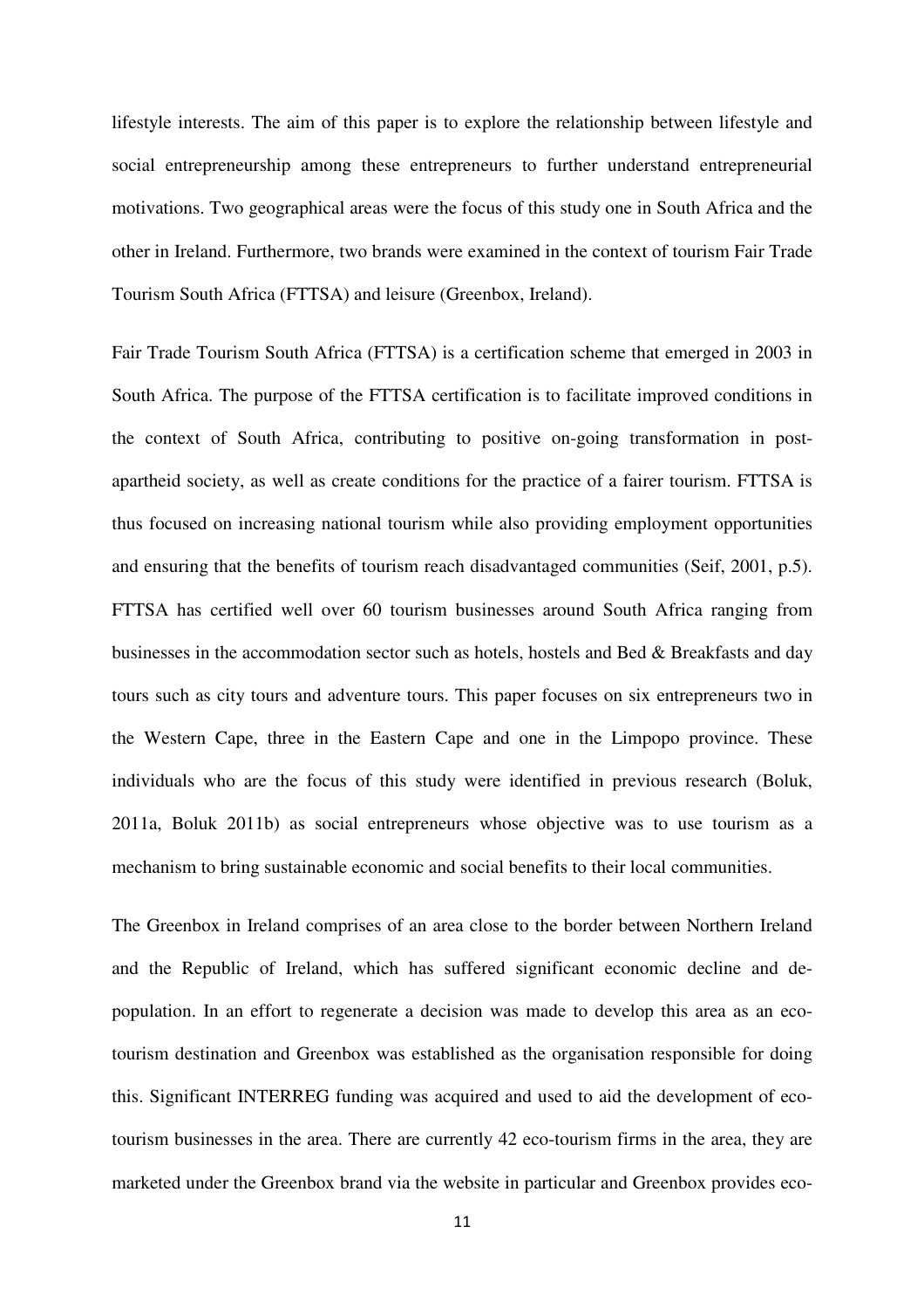tourism training to many other tourism businesses in Ireland. The businesses include organic farms, accommodation suppliers, an adventure centre and a health farm. The six entrepreneurs which are the focus of this study were identified in previous research (Mottiar, 2009) as social entrepreneurs whose objective was to increase environmental awareness and to aid development of their local economies.

## **Results**

All informants that participated in this research study are considered to be social entrepreneurs based on the contributions they have made in their communities. Although it became evident that informants demonstrated additional motivations alongside their social objectives. Three themes emerged from the data upon a re-investigation of the two studies together, recognizing a number of additional motivations as described by informants. Table 1.1 depicts the themes that emerged from the analysis, informants' affiliations (with either FTTSA or Greenbox) and business type.

|  |  |  |  |  | <b>Table 1.1 Additional Motivations and Informant Details</b> |  |
|--|--|--|--|--|---------------------------------------------------------------|--|
|--|--|--|--|--|---------------------------------------------------------------|--|

| <b>Additional Motive</b>                     | <b>Entrepreneur</b> | <b>Affiliation</b> | <b>Type of Business</b>                                            |
|----------------------------------------------|---------------------|--------------------|--------------------------------------------------------------------|
| 1. Lifestyle                                 | Entrepreneur 1      | <b>FTTSA</b>       | Accommodation                                                      |
|                                              | Entrepreneur 2      | Greenbox           | Organic farm,<br>environmental/eco-tourism<br>training and events. |
|                                              | Entrepreneur 3      | Greenbox           | Health farm                                                        |
|                                              | Entrepreneur 4      | Greenbox           | <b>Adventure Centre</b>                                            |
|                                              | Entrepreneur 5      | <b>FTTSA</b>       | Accommodation                                                      |
|                                              | Entrepreneur 6      | <b>FTTSA</b>       | Accommodation                                                      |
| 2. Acknowledgement<br>and entering a network | Entrepreneur 5      | <b>FTTSA</b>       | Accommodation                                                      |
|                                              | Entrepreneur 7      | <b>FTTSA</b>       | Tour Company                                                       |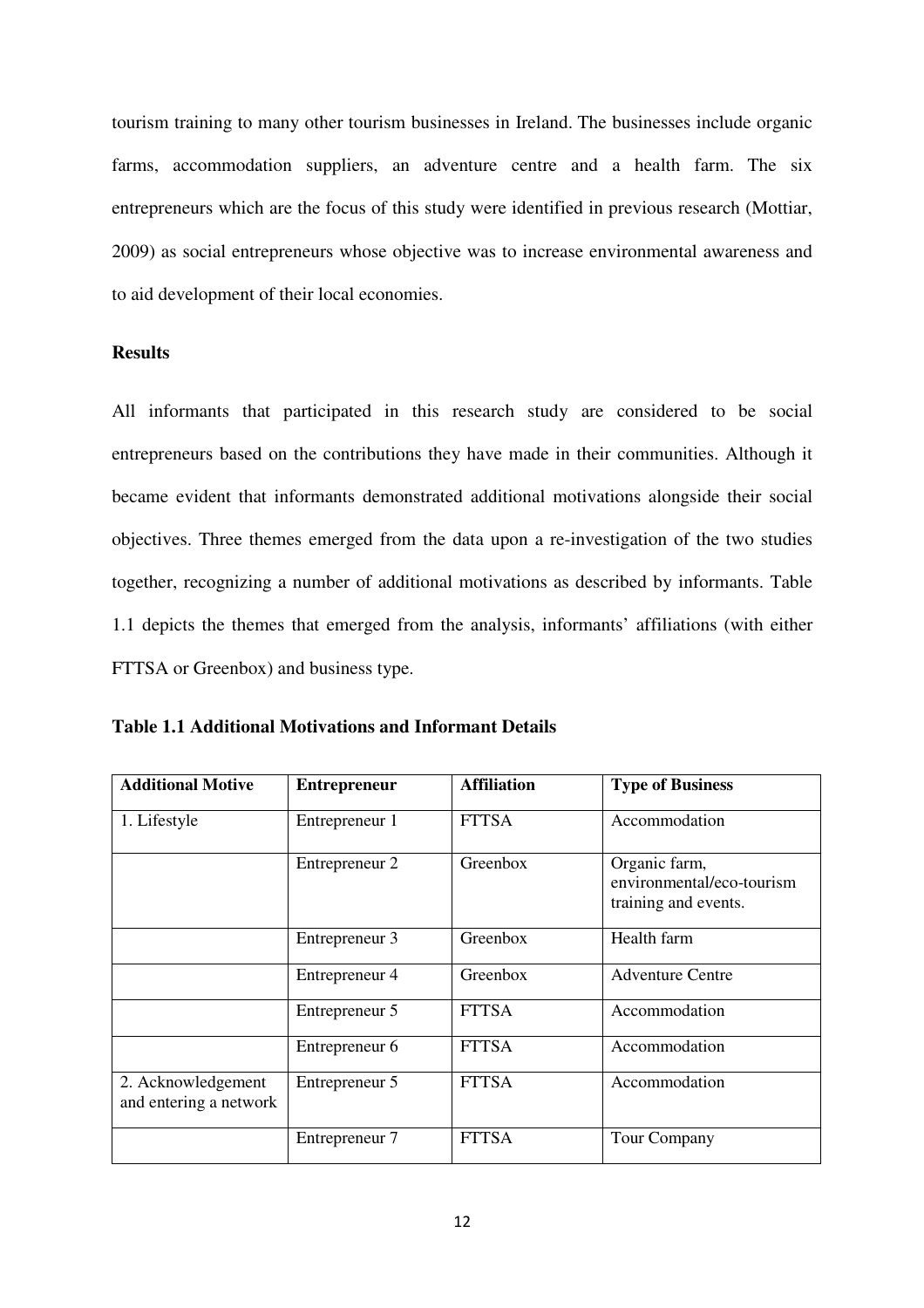|           | Entrepreneur 8 | <b>FTTSA</b> | Tour Company                                                       |
|-----------|----------------|--------------|--------------------------------------------------------------------|
|           | Entrepreneur 2 | Greenbox     | Organic farm,<br>environmental/eco-tourism<br>training and events. |
|           | Entrepreneur 4 | Greenbox     | <b>Adventure Centre</b>                                            |
|           | Entrepreneur 9 | Greenbox     | <b>Adventure Centre</b>                                            |
| 3. Profit | Entrepreneur 2 | Greenbox     | Organic farm,<br>environmental/eco-tourism<br>training and events. |
|           | Entrepreneur 1 | <b>FTTSA</b> | Accommodation                                                      |
|           | Entrepreneur 4 | Greenbox     | <b>Adventure Centre</b>                                            |

#### **Additional Motivation One: Lifestyle**

The first theme that emerged from the analysis of the data centred on the lifestyle motives of some of the informants interviewed. Therefore it seemed as though these social entrepreneurs were drawn to a certain way of life and/or a connection to a specific place and this has influenced their social enterprise.

Choosing specific places to live and establish their businesses was mentioned or alluded to by a number of the informants. Such lifestyle interests were obvious when FTTSA informant 1 put it like this: "the rural African context is where I like to live the most. Moving here seemed like a natural synergy between enjoying the travelling aspect, the community development aspect and the rural kind of lifestyle". Personal and lifestyle interests were established by five of the six Greenbox informants. For example one informant said: "myself and my husband come from an environmental science background […] we were looking for an opportunity to combine environmental science and farming and have a home for our family" (Greenbox informant 2). Accordingly, this informant had additional interests in establishing her business and appears to have been similarly focused on environmental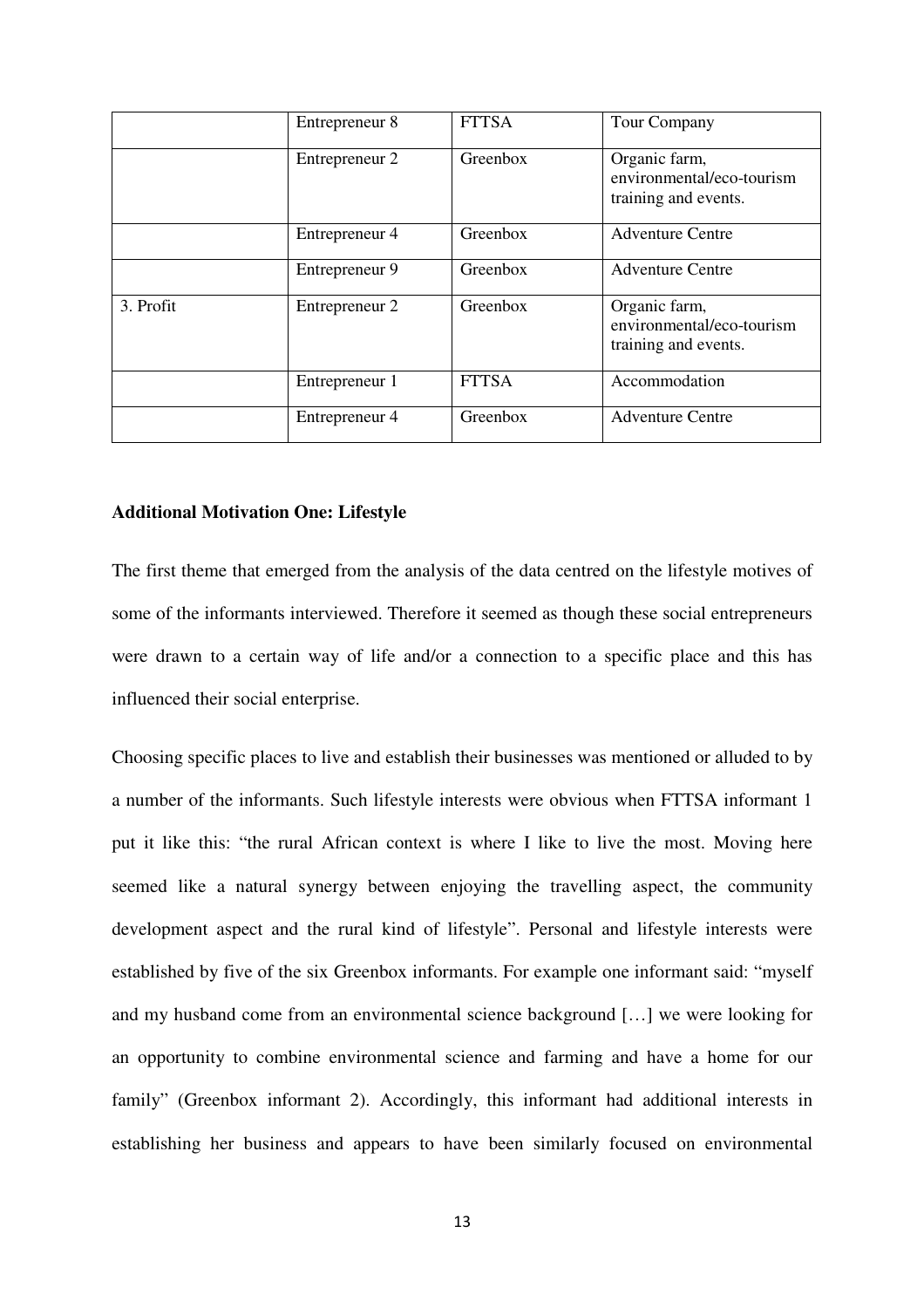concerns and attracted to lifestyle elements. The lifestyle element was established by another informant who said that she moved to Leitrim because she was looking to live in the countryside and she wanted to join a band and the person who responded to her advertisement was from Dromhair so she moved to Leitrim. In addition, she went on to say that "instinctively I am a person who conserves everything [...] I am an environmentalist through and through", this suggests that her interests in environmental sustainability and living in the country are combined with her decision to run this type of business (Greenbox informant 3).

Lifestyle in the context of retirement from an athletic career was also described as a reason to initiate a business. One informant explained his interest in initiating an adventure centre when he said: "I like the outdoors. I was coming towards retirement from running and had to make plans. The resources are here [and] there is nothing like this" (Greenbox informant 4). In a similar situation, was a FTTSA informant who was a retired surfer. His business was established on a coast line where he had direct access to the surf (FTTSA informant 5). Although this was not mentioned as a motive by the individual in the first instance, his discussion about his life and what was important to him unearthed the importance of surfing in his decision to move to this area.

Working and living in close relation to the environment and nature was described as a significant reason stated by three of the Greenbox informants and two of the FTTSA informants for starting ventures in a particular area. Consequently rural and/or country side living and a consideration for the environment in business development is salient for many of the social entrepreneurs.

One unique example illustrated by informant 6 highlighted a preference for living in a cosmopolitan environment such as Cape Town. Accordingly, on a number of occasions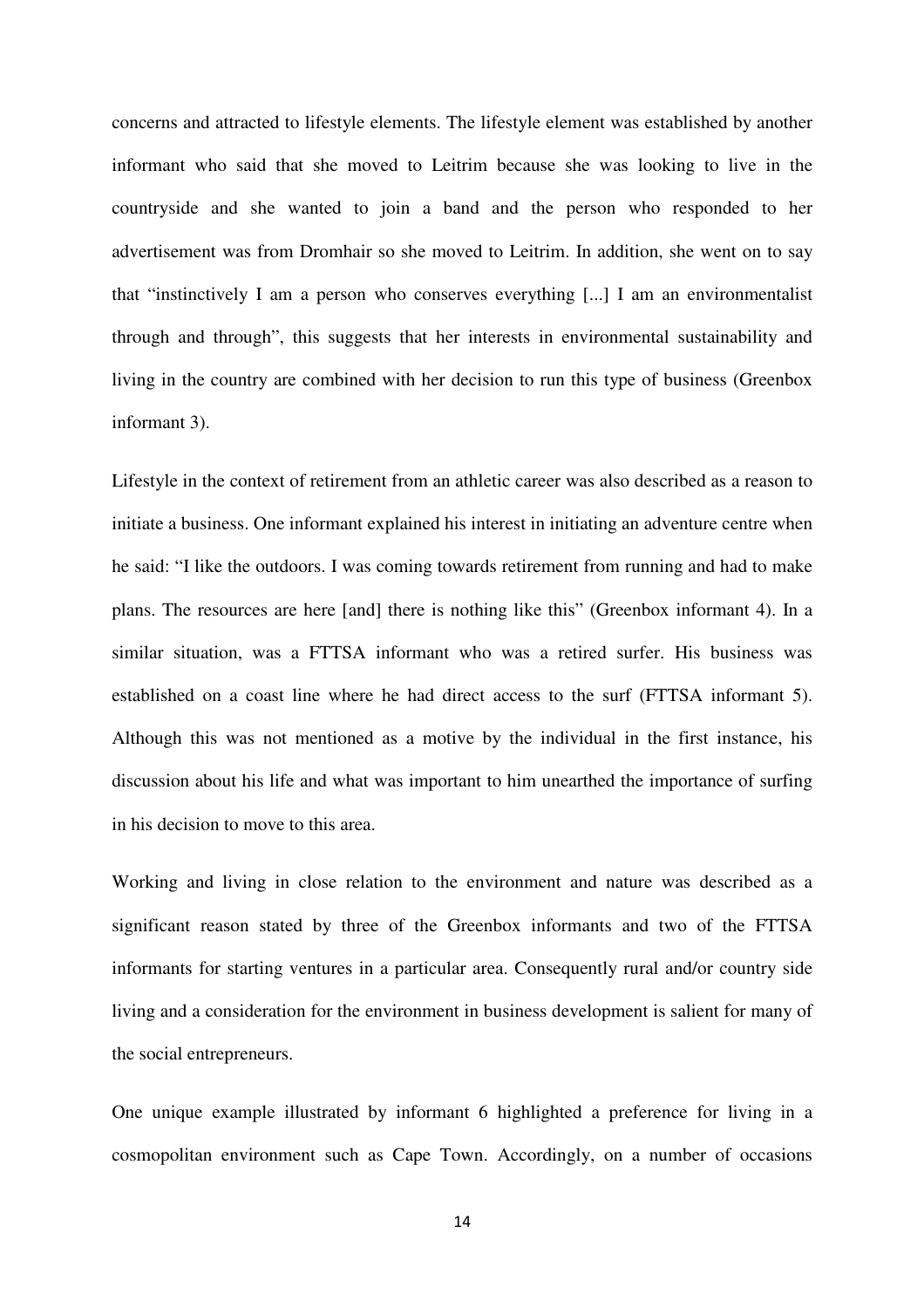during the interview the informant explained that her children attended the most expensive private school in South Africa (FTTSA informant 6). Similarly in the Greenbox informant 2 stated that "in terms of location there is no perfect location for our business but when it came to choosing [a] quality of lifestyle this influenced our choice in terms of school facilities, education, events etc". These two cases demonstrate a parallel importance regarding a lifestyle objective of a choice which is best for the entrepreneur and the entrepreneurs' family in combination with the social objectives of their enterprise.

It is clear that there is an element of lifestyle choice which plays a significant role in these social entrepreneurs' decision-making processes. This needs to be considered further in the literature. While the key focus may indeed be altruistic and focused on society such individuals may also have private concerns and motivations regarding their personal interests and their family lives and these things that they personally wish to achieve also influence their decisions.

#### **Additional Motivation Two: Acknowledgement and Entering a Network**

It is interesting to note that alongside the desire to effect change in society the importance of public acknowledgement of the work that the entrepreneurs were involved in was identified as an important factor among the informants. Seven of the twelve informants identified an interest in receiving some form of acknowledgement based on their involvement in FTTSA or the Greenbox. Acknowledgement was identified by the informants based on reputation and marketing opportunities.

Four informants were interested in receiving some kind of acknowledgement based on the reputation FTTSA has achieved. For example one informant said: "I suppose it is really a bit of acknowledgement of what we do [...] we do a fairly good job [...] and we are reasonably good role models [...] sometimes being part of organizations like this is to just be a part of the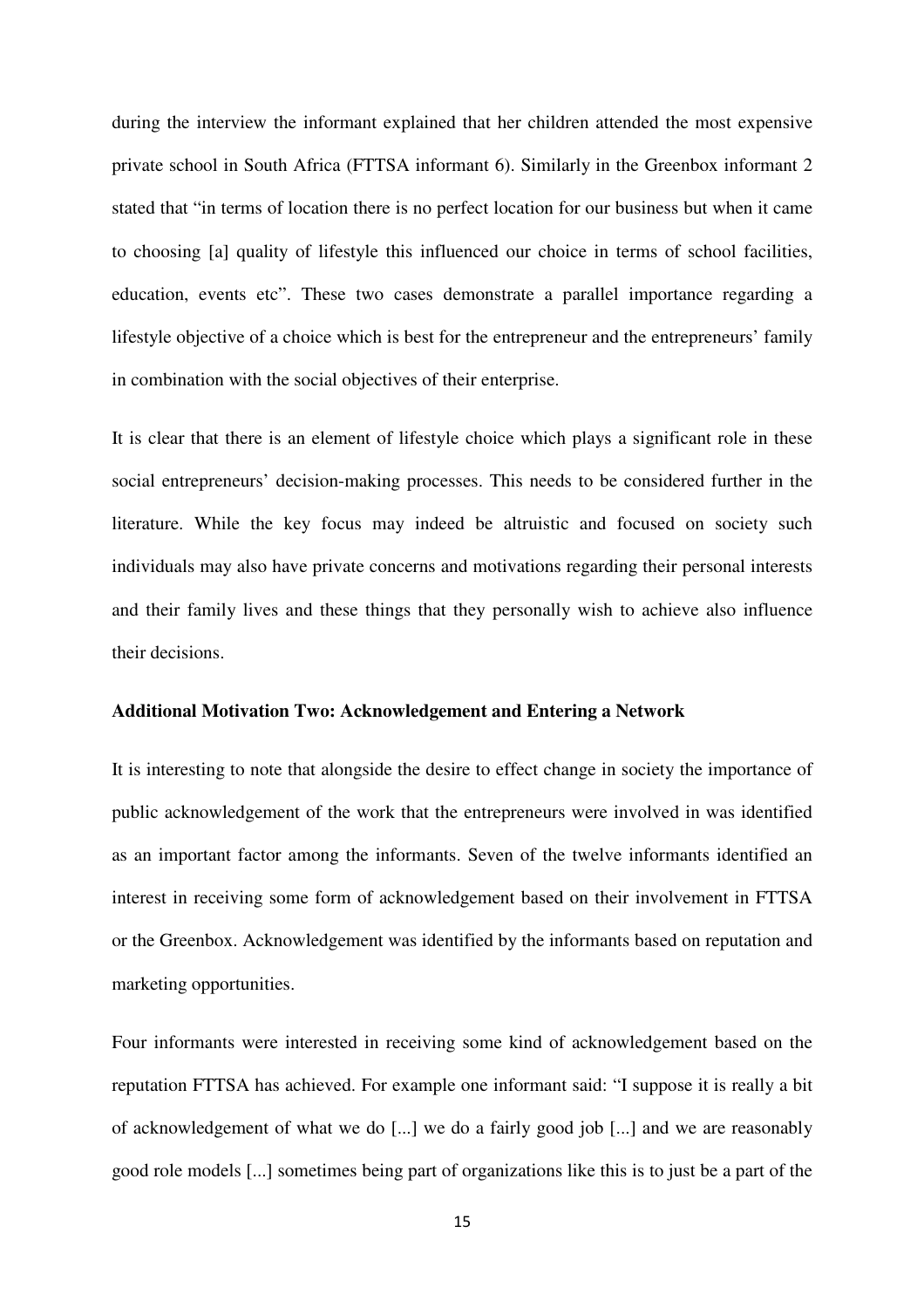bigger picture" (FTTSA informant 5). Another informant highlighted the significance of being upfront with their client base when he said "we fit into this category [...] we want to be transparent so this is another add-on for us" (FTTSA informant 7). Acknowledgement was also highlighted in another way when one informant clearly wanted to differentiate his business from others that have operated in a less ethical manner. He put it like this: "we are sick and tired of being lumped into a category of businesses that work in townships and we don't like it because a lot of what is done in the name of township tours is exploitative" (FTTSA informant 8). He went on to state the significance of being measured so that their proactive actions are "no-longer just marketing speak".

A member of the Greenbox, informant 2, noted that being a member means that entrepreneurs can "market together as we can afford to do more as a group than individually". Similarly informant 4 said that "being part of the [Greenbox] network has definitely delivered value". The publicity around the development of the Greenbox has also been useful as informant 4 stated "we get a lot of journalists coming here and press and publicity because of the environmental thing". Another informant was more reticent and questioned how much business Greenbox and the eco-tourism brand is actually bringing into the area (Greenbox informant 10). The practical attitude of these participants is noticeable. While they note the importance of the environment they are also aware of the tangible practical benefits that membership of Greenbox can result in, in terms of marketing and increasing customer/tourist numbers.

Thus it is not just the desire to contribute to change in society that drives these entrepreneurs they also choose to join bodies such as FTTSA or Greenbox as such membership re-affirms, publicizes and acknowledges the contribution that they are making. The importance of such factors highlights the importance of acknowledgment as a motivating factor for social entrepreneurs, it is this acknowledgement which crystallises and markets their social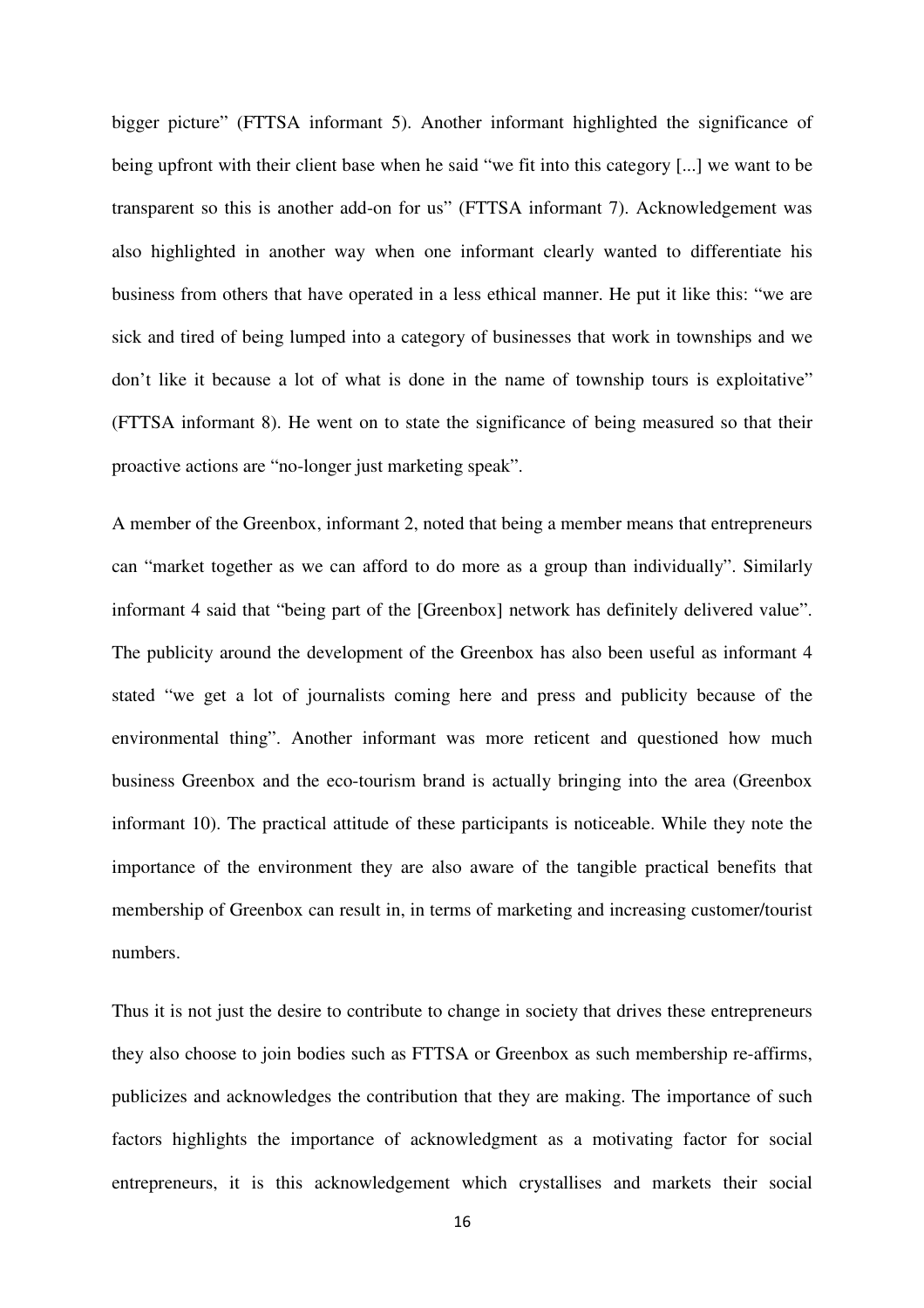contribution. It also shows the practicality of many such entrepreneurs who know that being part of such groups can improve their business in terms of marketing and networking opportunities.

#### **Additional Motivation Three: Profits and financial viability**

Profits are a key differentiating factor between social and lifestyle entrepreneurs and other types of entrepreneurs. As discussed above while profits are not their key motivation they are recognised as an essential part of ensuring that they can continue their activities. While these entrepreneurs are not primarily focussed on profits and revenue per se, they are aware that they need to be financially viable to continue with their activities. This pragmatic approach towards the need for profits and financial viability was evident among our participants. Three of the six FTTSA informants and three of the six Greenbox informants indicated that profitability was important. One informant said that a great deal has been done in the context of green businesses as such "you can be green and be profitable […] lifestyle people make ok profits" (Greenbox informant 2). Effectively, this informant argued that for her, being a green business was the "initial motivator" however such ideals needed to be supported with profits. Accordingly she said "there is no point in having the lifestyle if you can't pay your bills […] it is possible to choose profit and have an ethical core" (Greenbox informant 2). As a consequence of becoming a member of FTTSA one informant said "we probably get five times the amount of business based on being Fair Trade" (FTTSA informant 1). Furthermore he highlighted the significance of proving that the status will have an economically beneficial influence on businesses from the perspective of FTTSA. Another informant alluded to the fact that "profits take care of themselves if you mind the other things" (Greenbox informant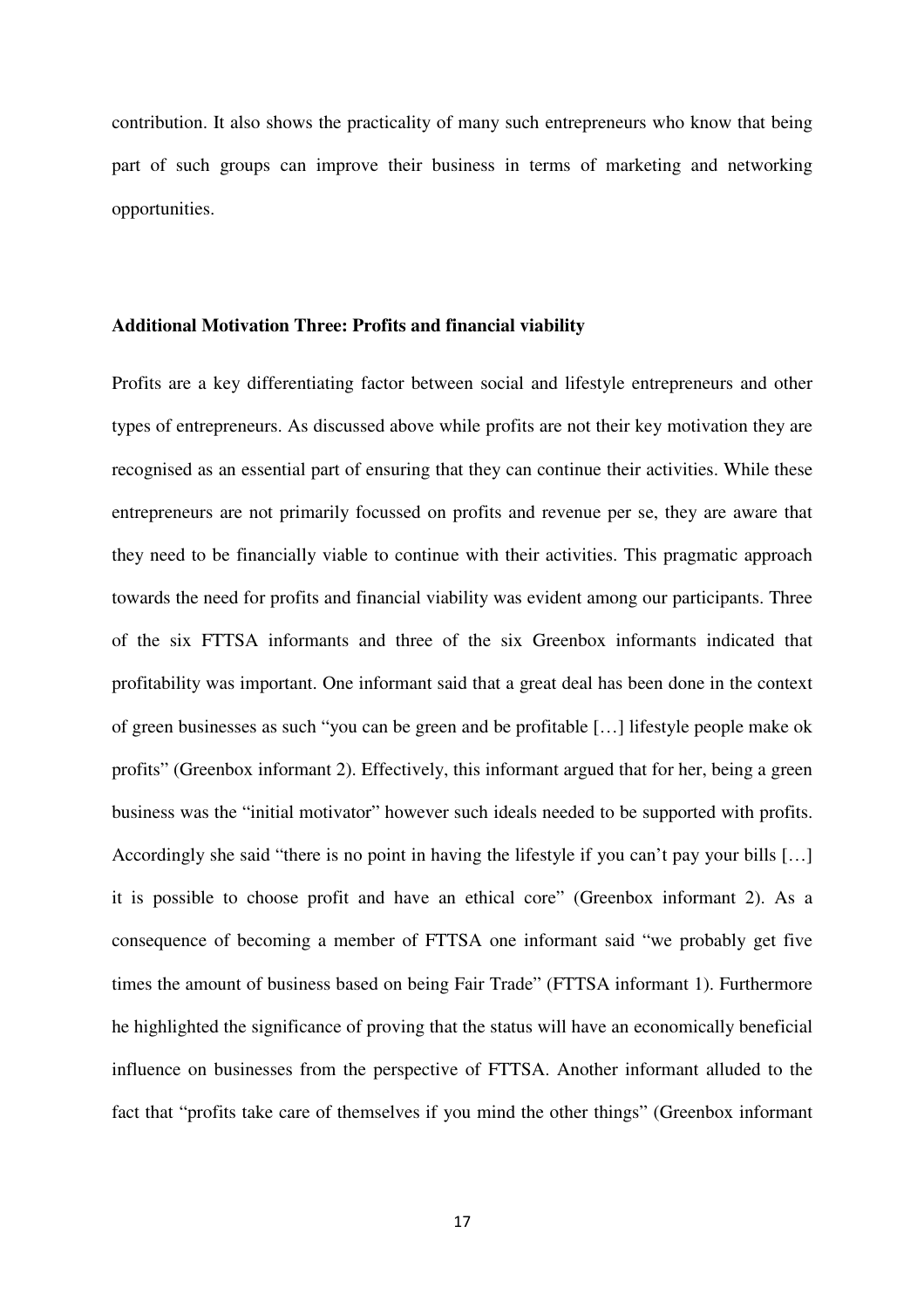10) thereby indicating that profit is an important element even though he did not seem to be preoccupied with making a fortune.

It is important to note the wording of the responses and to reflect back to the earlier discussion regarding the need for achievement. These entrepreneurs are focussed on achieving in the area in which they are concerned, in order to do this they recognize that they have to make profits; and sometimes this can even be aided by being involved in a social activity as the member of the FTTSA mentions above.

#### **Discussion**

The results in this paper reveal that the individuals originally identified as social entrepreneurs, in the context of Fair Trade Tourism South Africa (FTTSA) and the Greenbox in Ireland exhibit additional motives that have not been fully investigated in the existing literature. Calls have been made to explore the motivational interests of social entrepreneurs (by Mair and Marti 2006; Kuratko et al. 1997) as a way to gain further insights into what social entrepreneurship is and why entrepreneurs get involved in such ventures. Our research indicates that a fundamental desire to make a contribution to their community was present as well as a strong interest in the environment.

Many of the informants' discourses revealed motivations that crossed both pro-social and pro-environmental impetuses (Mirvis, 1994). As such, their affiliation and consequent membership with FTTSA or Greenbox illustrated the potential benefits which can derive from association. Particularly, some informants purported the economic benefits and publicity acquired as a result of their affiliation which may support Schaper's (2002) theory that environmental entrepreneurs can act as a significant 'pull' factor encouraging other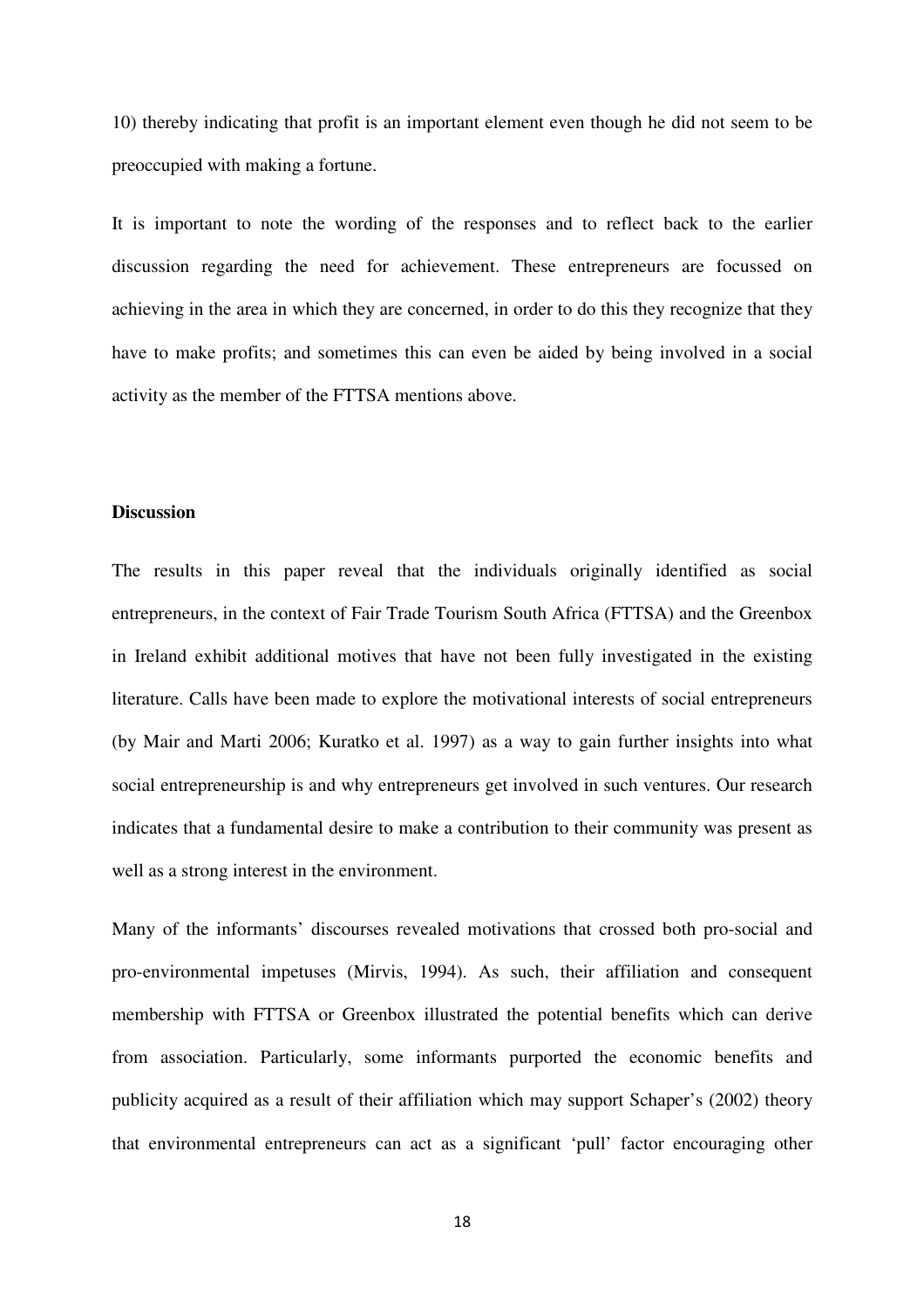businesses to consider their green options. An interest in 'being green' also has the potential to increase interest in brands such as FTTSA and Greenbox. The popularity of green organizations illustrates the importance of sustainability in business, as well as the economic viability of such values in business. Interestingly, this study has provided further empirical evidence for Dixon and Clifford's (2007) notion that entrepreneurs can operate economically viable businesses whilst maintaining their core values that motivated them to create their business in the first place.

Ultimately the findings in this study identified that some social entrepreneurs are motivated by additional factors in concurrence with their social and environmental values. This finding challenges our understanding of the meaning of social entrepreneurship and its mainstream definition. Currently the literature on social entrepreneurship depicts individuals as virtuous and practically heroic in character. Our findings suggest that although they are making significant contributions to society their motives are varied and influenced not only by the needs of society but by their personal interests and need for achievement.

One of our goals for this paper as pointed out based on Williams and Nadin's (2011) work was to go beyond the commercial versus social entrepreneurship divide. As such, perhaps the most significant finding of this research is the identification of the importance of lifestyle as a motivation for social entrepreneurs. Some informants' decisions to initiate businesses with a social and environmental focus also responded to their personal interests. Specifically, some informants demonstrated an interest in a certain lifestyle which they associated with living in specific urban or rural settings. Such settings seemed to appeal to their particular interests such as environmental concerns, spending time in the outdoors, engaged in specific activities (e.g., surfing) or access to certain amenities such as top ranked private schools.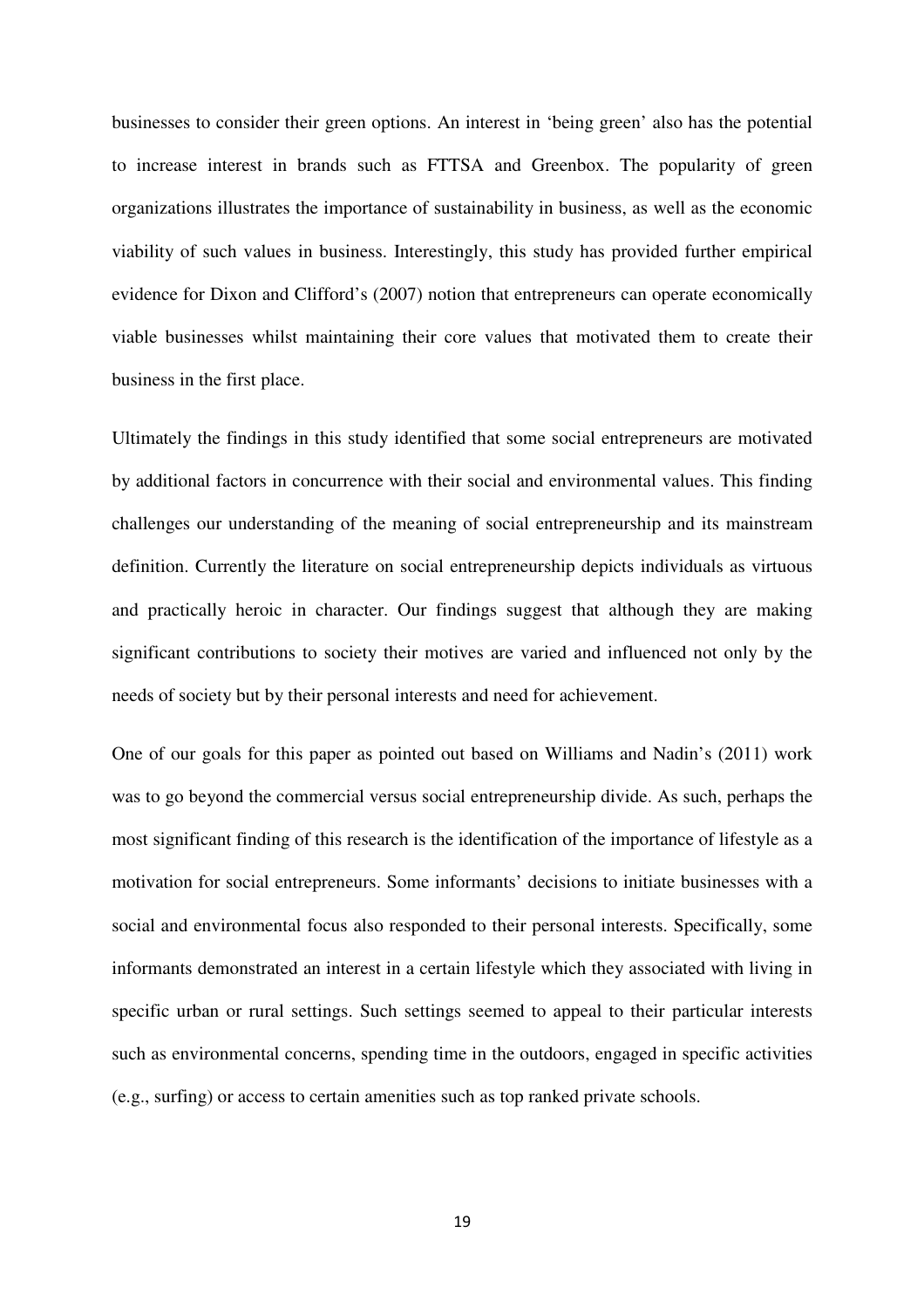The results exemplify that our focus on profits versus social objectives as the choice in terms of motivations is too narrow. As the literature shows entrepreneurs can often be hybrids and have elements of both commercial and social objectives but this research challenges us to think more deeply about each of these motives independently. Accordingly, it is helpful to consider motivations in terms of those that have an internal impact on the entrepreneurs and those that are external and have an impact on those around the entrepreneur, thus traditionally the internal motivations would have been profits and the external social. This research indicates that we need to think more carefully about the internal motivations, they are not always just about profits they can also include lifestyle objectives.

But the nature of lifestyle objectives presents challenges as they can straddle internal and external objectives. For example those who have a keen interest in the environment may wish to live their lives in a more sustainable way, in an effort to be more consistent and resolve tensions that may exist between their personal and professional lives. As such, an interest in personal consistency represents an internal lifestyle objective, but often they also want to encourage others to act in a similar way. Thus the distinction between lifestyle and social and internal and external objectives become blurred. The nature of motivations is that they are subjective and personal therefore, the balance between profits, lifestyle and social objectives are likely to differ between each individual and this is something that one may not be consciously aware of as they make strategic and operational decisions on a daily basis. Sometime one motivation may influence their strategy and at other times decisions may be based on balancing all objectives.

Further to the various lifestyle interests a few informants alluded to an interest in receiving some form of acknowledgment based on their actions and affiliations with FTTSA and the Greenbox. One informant specifically suggested that becoming a member of FTTSA was, in a way, to receive some recognition which this individual may have hoped would prompt a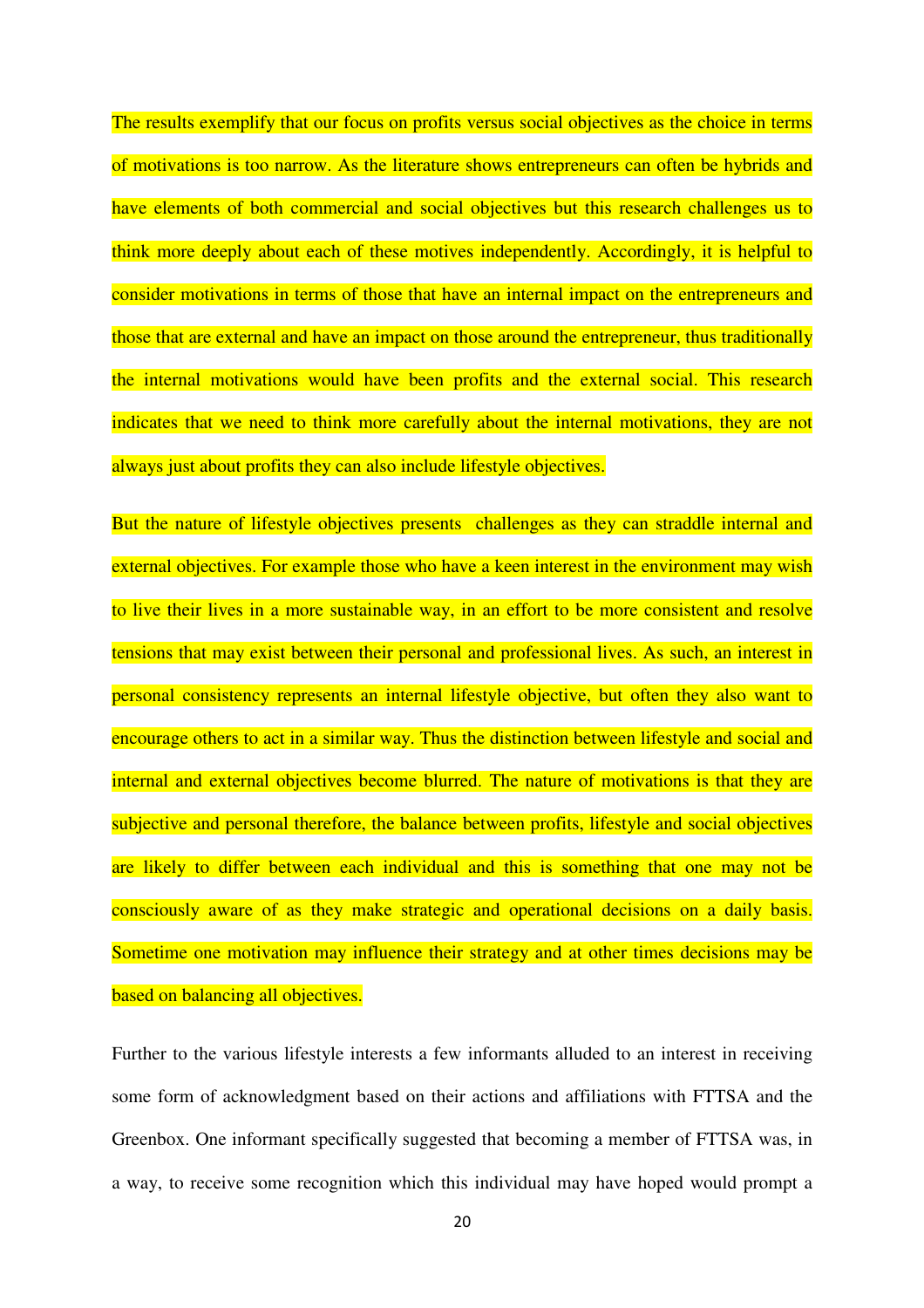response. This sentiment raises the question: what are social entrepreneurs *really* interested in? Are they interested in increased business via their affiliations and/or a better personal or business status? Alternatively another informant suggested that becoming a member of FTTSA was a way to be recognized as distinctive from other tours that have a reputation for being exploitative. The desire to receive accolades contradicts Ostrander's (2007) notion that social entrepreneurs are motivated solely by 'altruism' and brings back to the fore the idea that social entrepreneurs are driven by the need to achieve and this can be social but can also involve other factors such as personal interests and public recognition. Perhaps such sentiments regarding acknowledgement confirm the significance of group affiliation and/or membership within the context of social entrepreneurship. This leads us to the question: what benefits are created by membership and/or group affiliation for social entrepreneurs? And furthermore, what types of resources do social entrepreneurs have access too and what resources do they need to be successful?

Lastly, our analysis identified the underlying significance of profit in social entrepreneurship. The view that an entrepreneur can be ethical and still profitable was forwarded and while being ethical might be the initial motivator this must be followed up with profit. While the notion of profit generation in the context of social entrepreneurship is a bone of contention for some researchers, others perceive it as a necessary way to contribute to positive change. For example, social entrepreneurs concerned with profit are described as 'hybrids' by Davis (1997) thus demonstrating combined interests. However, many other researchers suggest that a partial focus on profit generation may create an opportunity to produce universal changes, as well as support sustainable progress (Tracey and Phillips 2007; Brinckerhoff 2000). This research has added to this debate and in some ways presented another layer in our understanding of social entrepreneurs and what motivates them. The results presented moves us away from a dichotomy to a much murkier set of motivations which include a greater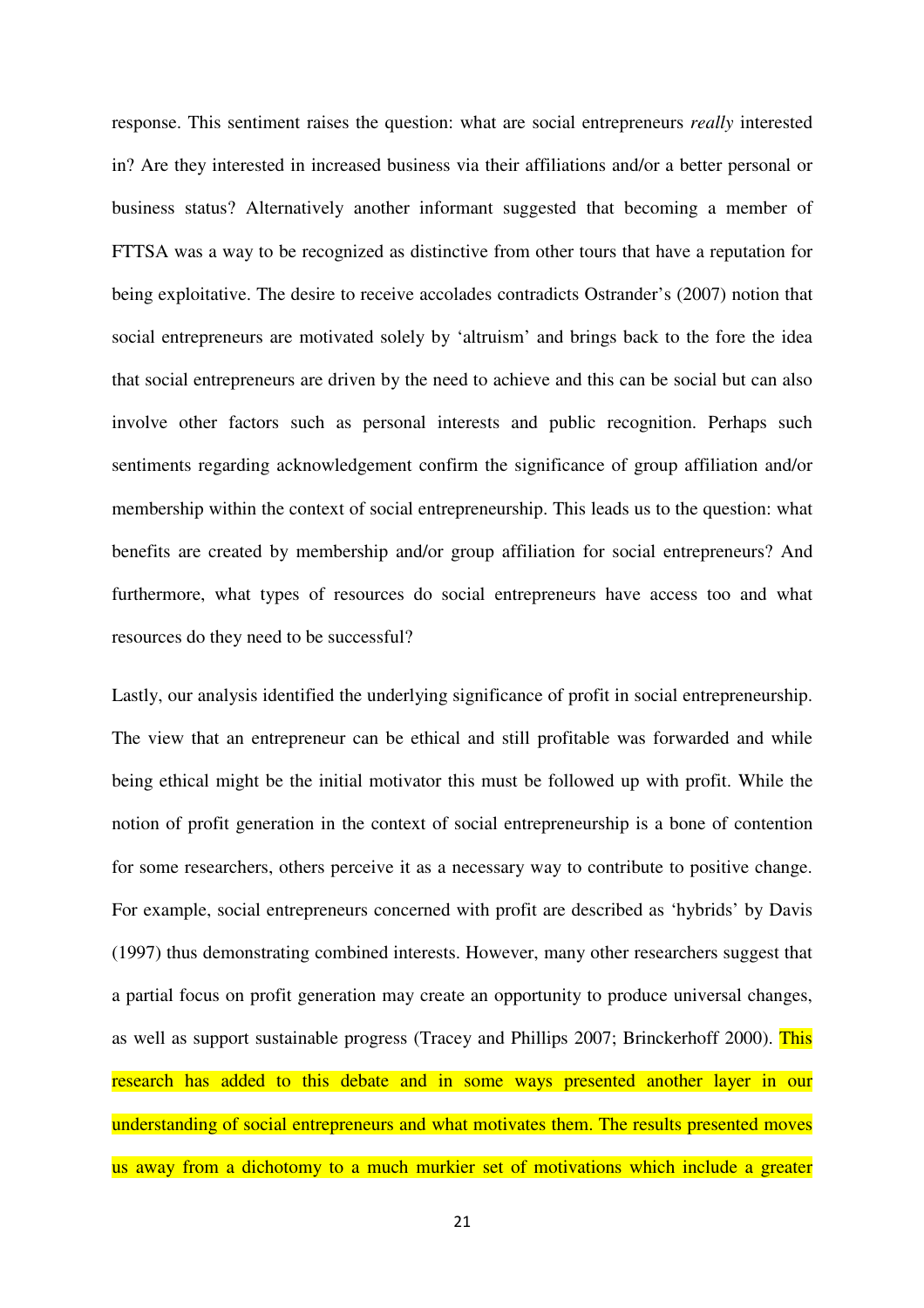variety of factors which can be independent but also entwined. In this way it facilitates our understanding of entrepreneurs as complex individuals who are influenced by a wide range of factors.

## **Conclusion**

The aim of this study was to empirically investigate alternative motives, aside from the social interests (dominated in the literature) that motivate social entrepreneurs. The purpose of the paper was to contribute to a more holistic understanding of the social entrepreneur moving beyond the existing standard definitions which refer to such individuals as being virtuous, heroic and only motivated by the desire to make a social contribution. Furthermore, the researchers were interested in examining some of the nuances motivating tourism and leisure social entrepreneurs and delving beneath the profit/commercial and social dichotomy.

The research sought to address the research question: Are there additional motivations which encourage social entrepreneurs aside from how the majority of the literature has characterized them and what are they? The results in this study identify that indeed social entrepreneurs are motivated by an array of motivations. Such motivations were elicited in three themes. Firstly, informants demonstrated an interest in a certain way of life, a connection to a certain place and an interest in the outdoors, nature and/or the environment. Secondly, social entrepreneurs exhibited a concern for receiving some acknowledgment for the good that they were creating and accordingly thought membership (with FTTSA or Greenbox) would improve and/or provide reputation enhancement, as well as positive marketing opportunities. Finally, some of the informants identified the importance of profit. Such findings empirically contribute to a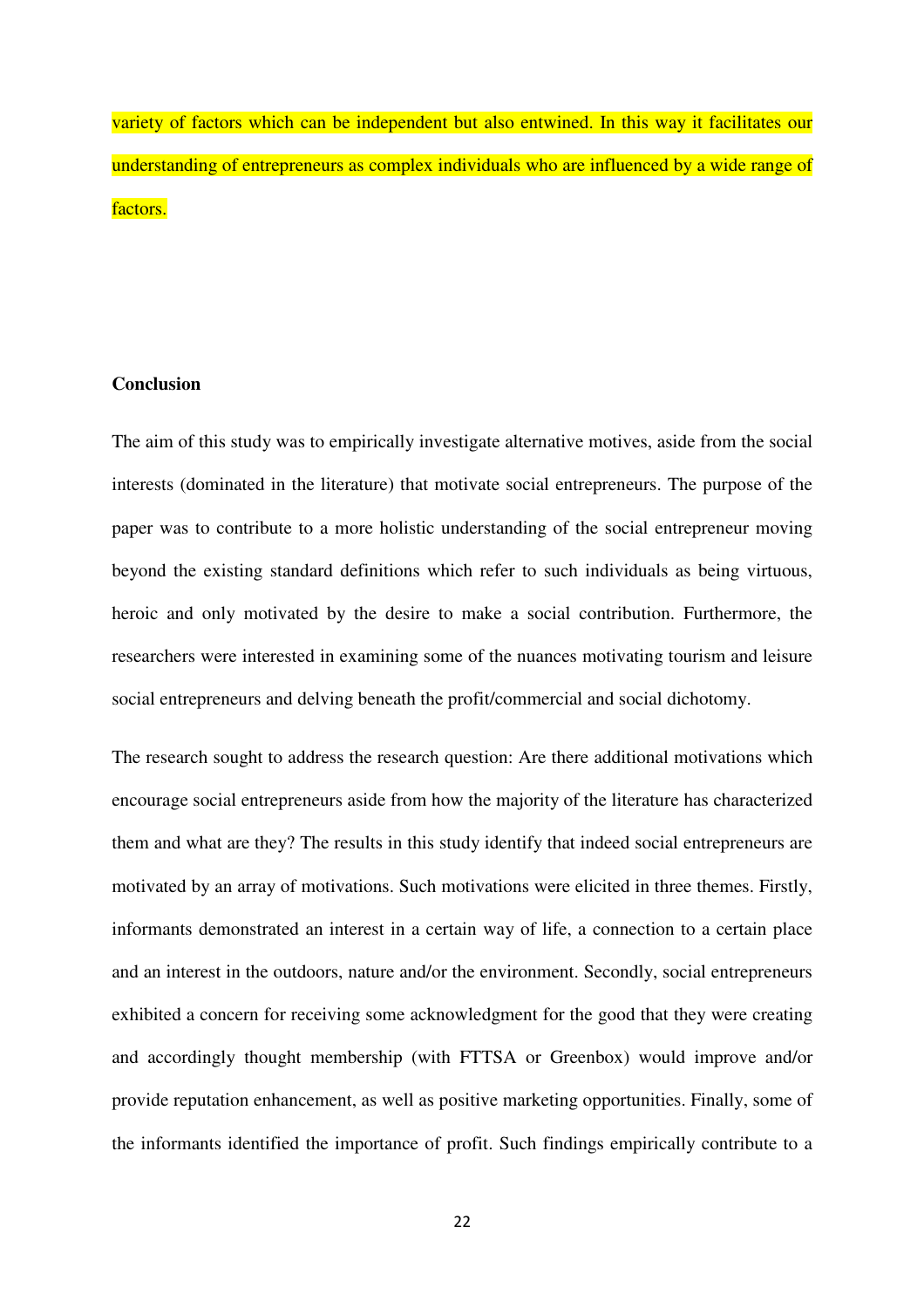more holistic understanding of the social entrepreneur. Furthermore, we argue that our findings demonstrate how these additional motivations may contribute to a more sustainable form of social entrepreneur based on their interest in achieving balance in the various areas of their lives. The motivations we discovered in our research illustrates an individual who is mutually concerned with their communities, the environments in which they live in, lifestyle interests, acknowledgement and profit which may suggest that such community contributions could be sustained over time.

Further areas still need to be explored in the context of social entrepreneurship. It is obvious that most of the current research is focused on the development of definitional theory and case studies. Furthermore, research on social entrepreneurship is nearly non-existent in the tourism literature. As such there still remains a lack of empirical studies demonstrating how social entrepreneurs behave in the day-to-day and furthermore how they balance their various objectives. Hence empirical studies of both qualitative and also quantitative nature should be carried out to draw awareness to not only the unique characteristics of social entrepreneurs but also their challenges, struggles and various motivations.

#### **Acknowledgements**

Special thanks to Trinity College Dublin, Ireland and specifically the Centre for Non-profit Management for providing Karla with an office space during the time of writing this paper.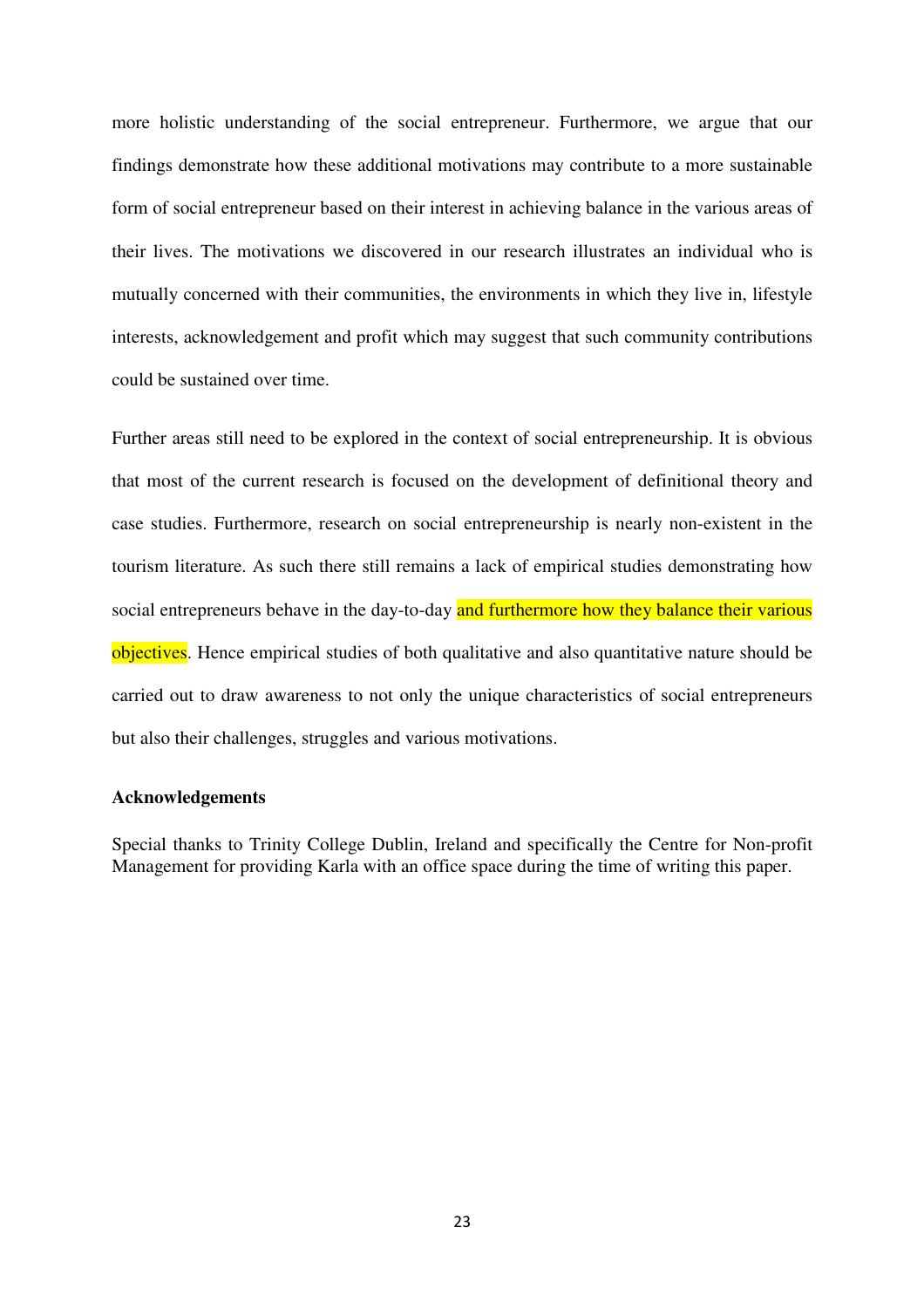References

Alvord, S.H. Brown, D. & Letts, C.W. (2004). Social entrepreneurship and societal transformation. *Journal of Applied Behavioural Science*, 40(3): 260-282.

Anderson, A.R. (1998). Cultivating the gargen of Eden: Environmental entrepreneuring, *Journal of Organizational Change Management*, 11(2), 135-144.

Anderson, R.B., Dana, L.P. & Dana, T.E. (2006). Indigenous land rights, entrepreneurship, and economic development in Canada: "Opting-in" to the global economy. *Journal of World Business*, 41, 45-55.

Anderson, B.B. & Dees, J.G. (2002). Developing viable earned income strategies. In J.G. Dees, J. Emerson, & P. Economy (Eds.), *Strategic Tools for Social Entrepreneurs: Enhancing the Performance of your Enterprising Non-Profit* (New York: John Wiley & Sons Inc).

Ashoka Foundation (2010). *Changemakers*, http://www.ashoka.org/changemakers (Accessed on 26 March 2010).

Ateljevic, I. & Doorne, S. (2001). 'Staying within the fence': Lifestyle entrepreneurship in tourism. *Journal of Sustainable Tourism,* 8(5): 378-392.

Austin, J., Stevenson, H. & Wei-Skillern, J. (2006). Social and commercial entrepreneurship: Same, different, or both? *Entrepreneurship Theory and Practise,* 30(1): 1-22.

Boluk, K. (2011a). Revealing the discourses: White entrepreneurial motivation in black South Africa. *Tourism Planning and Development*, 8(2): 199-213.

Boluk, K. (2011b). Fair Trade Tourism South Africa: A pragmatic poverty reduction mechanism? *Tourism Planning and Development*, 8(3): 237-251.

Brinckerhoff, P. (2000). Social entrepreneurship: The art of mission-based venture development (New Jersey: John Wiley & Sons).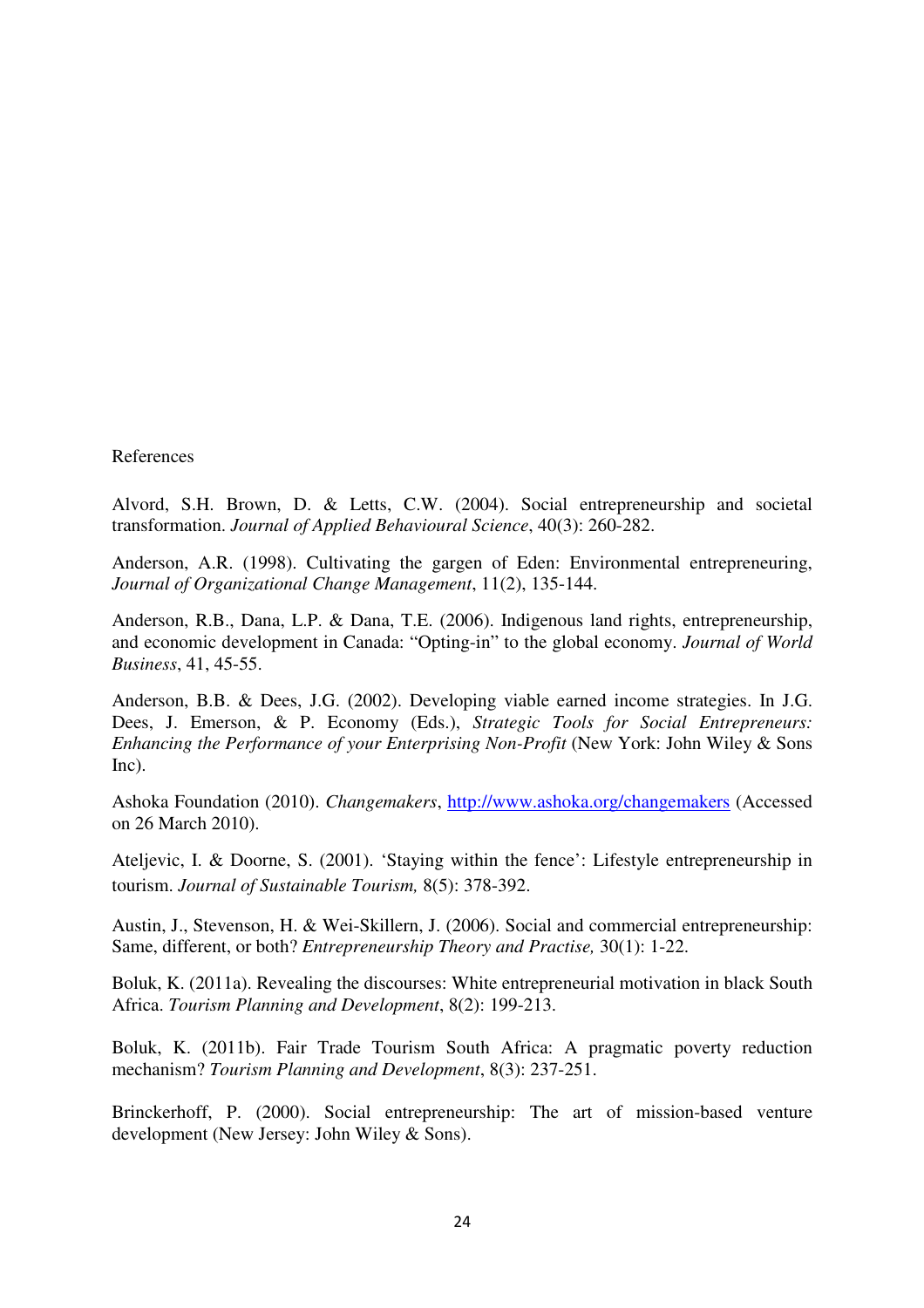Carroll, A.B. (1991). The pyramid of corporate social responsibility: Toward the moral management of organizational stakeholders. *Business Horizons*, 34, 39-48.

Certo, S.T. & Miller, T. (2008). Social entrepreneurship: Key issues and concepts. *Business Horizons,* 51, 267-271.

Christie, M.J. & Honig, B. (2006). Social entrepreneurship: New research findings. *Journal of World Business* 41, 1-5.

Davis, T. (1997) The NGO business hybrid: Is the private sector the answer? (Baltimore MD: Johns Hopkins University).

Dees, J.G. (1998) *The Meaning of Social Entrepreneurship,* (Stanford University: Draft Report for the Kauffman Centre of Entrepreneurship) pp.1-6.

Dixon, S.E.A. & Clifford, A. (2007) Ecopreneurship-a new approach to managing the triple bottom line, *Journal of Organizational Change Management*, 20(3): 326-345.

Downe-Wambolt, B. (1992). Content analysis: Method, applications, and issues. *Health Care for Women International*, 13, 313-321.

Drucker, P.F. (1989). What businesses can learn from non-profits. *Harvard Business Review*, July/August.

Emerson, J. & Twersky, F. (1996). *New Social Entrepreneurs: The Success, Challenge, and Lessons of Non-Profit Enterprise Creation* (San Francisco: Roberts Foundation).

Evers, A. Laville, J.L., Borgaza, C., Defourny, J., Lewis, J., Nyssens, M. And Pestoff, V. (2004). Defining the third sector in Europe in Evers, A. And Laveille, J.L. (eds), *The Third Sector in Europe* (London: Edward Elgar).

Germak, A.J. & Singh, K.K. (2010). Social entrepreneurship: Changing the way social workers do business. *Administration in Social Work,* 34(1): 79-95.

Getz, D. & Petersen, T. (2005). Growth and profit-oriented entrepreneurship among family business owners in the tourism and hospitality industry. *International Journal of Hospitality Management,* 24(2): 219-242.

Gliedt, T. & Parker, P. (2007). Green community entrepreneurship: Creative destruction in the social economy, *International Journal of Social Economics*, 34(8): 538-553.

Hall, C.M. & Rusher, K. (2004). Risky lifestyles?: Entrepreneurial characteristics of the New Zealand Bed and Breakfast sector. In Thomas R. (Ed) *Small Firms in Tourism: International Perspectives*, pp. 83-98, (Amsterdam: Elsevier).

Hanson, C. (2005). The business case for using renewable energy. Corporate guide to green power markets, *Climate, Energy, and Pollution Program* (Washington DC: World Resources Institute).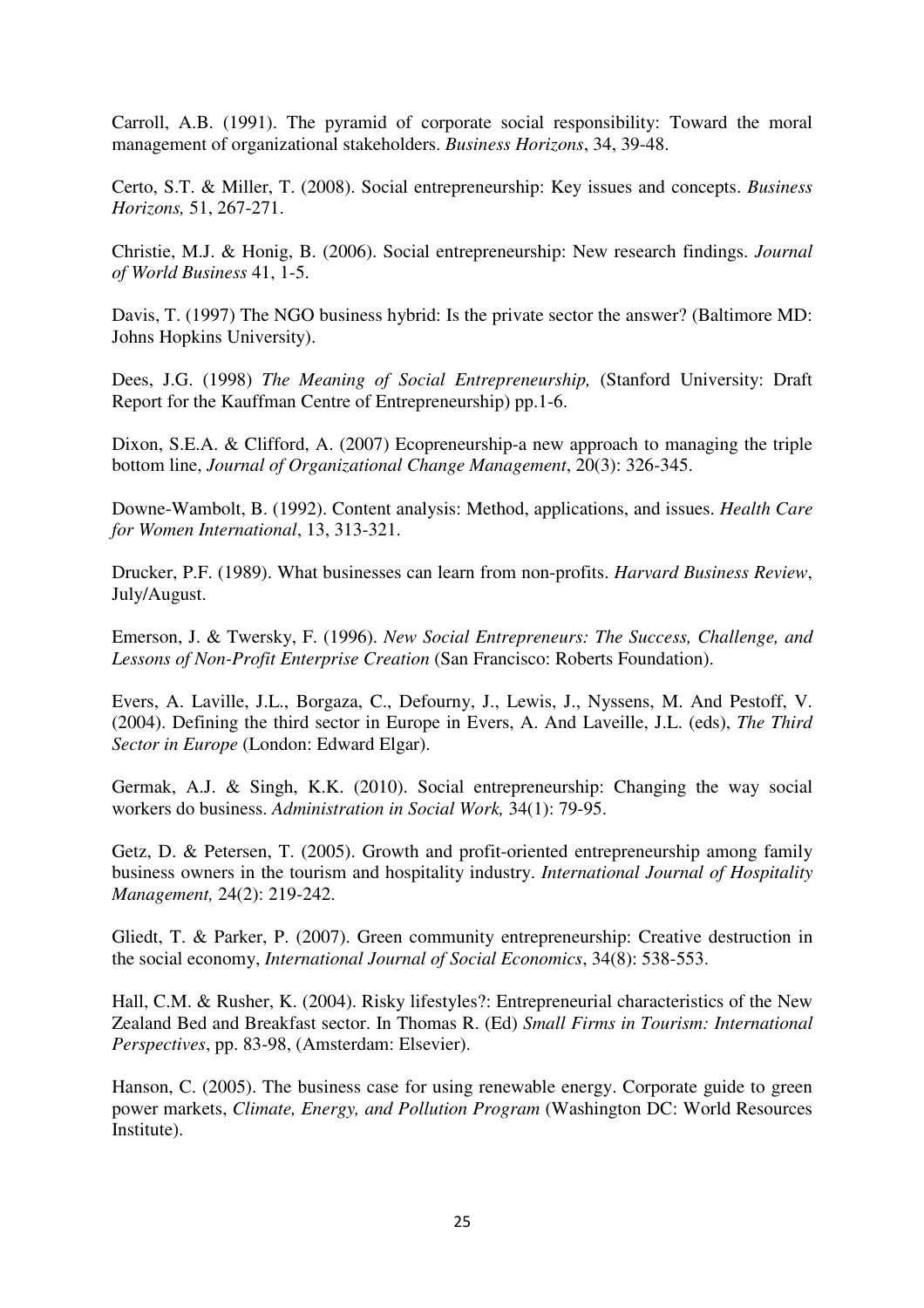Harris, J.D., Sapienza, H.J., & Bowie, N.E. (2009). Ethics and entrepreneurship. *Journal of Business Venturing*, 24, 407-418.

Herman, R. & Rendina, D. (2001). Donor reactions to commercial activities of non-profit organizations: An American case study, (2<sup>nd</sup> ed). *International Journal of Voluntary and Nonprofit Organizations*, 12, 157-169.

Hibbert, S., Hogg, G. & Quinn, T. (2005). Social entrepreneurship: Understanding consumer motives for buying The Big Issue. *Journal of Consumer Behaviour*, 4, 159-172.

Johnson, S. (2000). Literature review on social entrepreneurship, *Canadian Centre for Social Entrepreneurship*, 1-16.

Kuratko, D., Hornsby, J. & Naffziger, D. (1997) An examination of owner's goals in sustaining entrepreneurship. *Journal of Small Business Management*, 35(1): 24-33. Linnanen, L. (2002) An insider's experiences with environmental entrepreneurship, *Greener Management International*, 38, 71-80.

Mair, J. & Marti, I. (2006) Social entrepreneurship research: A source of explanation, prediction, and delight. *Journal of World Business* 41(1): 36-44.

Martin, R.L. & Osberg, S. (2007). *Social Entrepreneurship: The Case for Definition*, (Stanford: Stanford Social Innovation Review).

McClelland, D.C. (1961). *The Achieving Society*, Princeton, NJ: Van Nostrand.

Mirvis, P.H. (1994). Environmentalism in progressive businesses*, Journal of Organizational Change Management*, 7(4): 82-100.

Morrison, A., Baum, T. & Andrew, R. (2001). The lifestyle economics of small tourism business. *Journal of Travel and Tourism Research* 1 (1-2): 16-25

Mort, G.S. Weerawardena, J. & Carnegie, K. (2003). Social entrepreneurship: Towards conceptualisation. *International Journal of Nonprofit and Voluntary Sector Marketing* 8(1): 76-89.

Mottiar, Z. (2009). *An alternative vista: Social entrepreneurs in tourism*, Critical Tourism Studies Conference June 2009, Croatia.

Murphy, P.R., Poist, R.F. & Braunschweig, C.D. (1995) Role and relevance of logistics to corporate environmentalism: An empirical assessment, International Journal of Physical Distribution & Logistics Management, 25(2): 5-19.

Newbert, S.L. (2003). Realizing the spirit and impact of Adam Smith's capitalism through entrepreneurship. *Journal of Business Ethics*, 46, 251-161.

Ostrander, S.A. (2007). The growth of donor control: Revisiting the social relations of philanthropy. *Nonprofit and Voluntary Sector Quarterly*, 36(2): 356-372.

Parkinson, C. & Howorth, C. (2008). The language of social entrepreneurs. *Entrepreneurship & Regional Development*, 20, 285-309.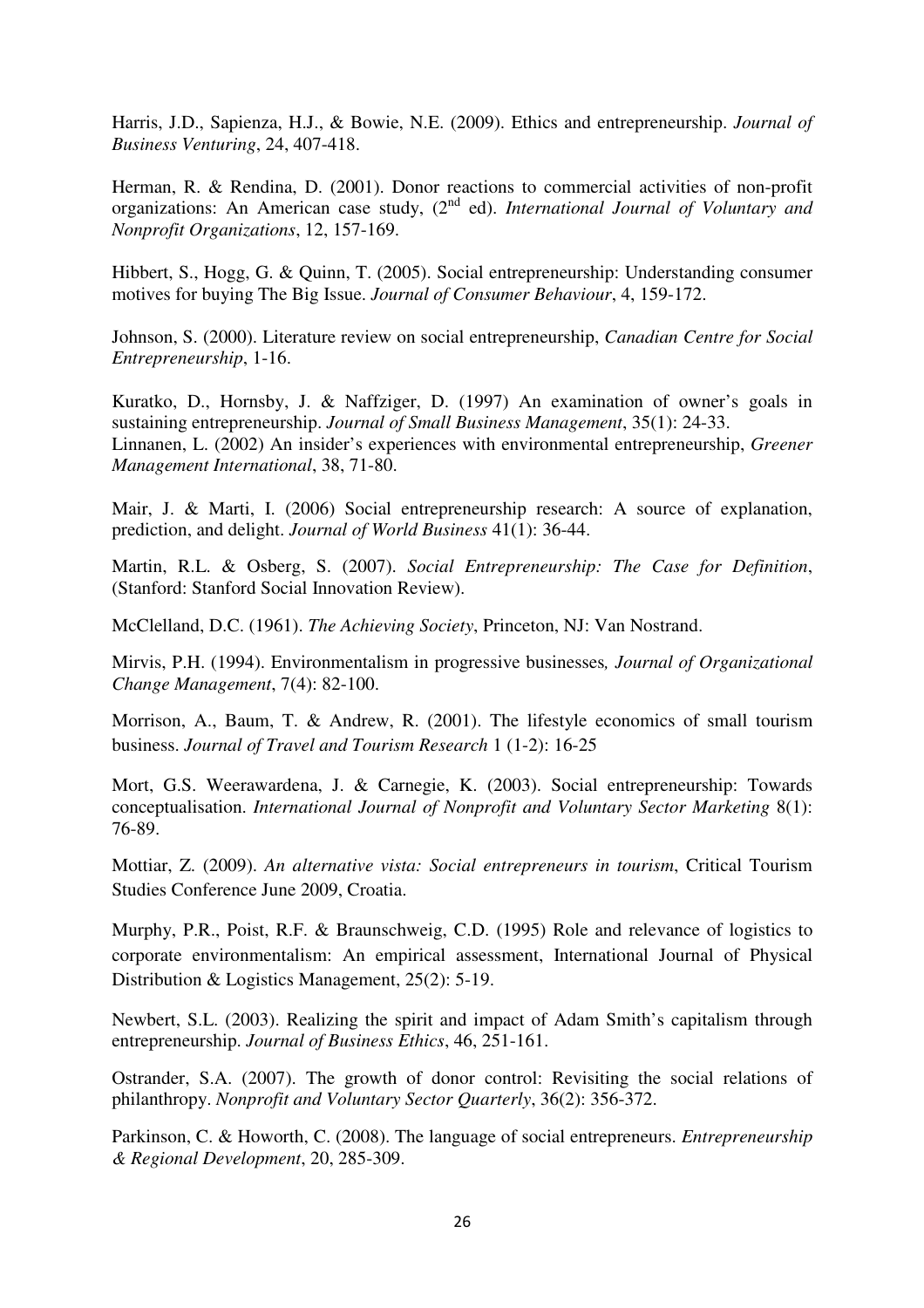Peattie, K. and Morley, A. (2008) Eight paradoxes of the social enterprise research agenda. Social Enterprise Journal, 4(2): 91-107

Peredo, A.M. & McLean, M. (2006). Social entrepreneurship: A critical review of concept. *Journal of World Business*, 41, 56-65.

Pomerantz, M. (2003). The business of social entrepreneurship in a "down economy". *In Business* 25(3): 25-30.

Rimmington, M., Morrison, A. & Williams, C. (1999). *Entrepreneurship in the hospitality, tourism and leisure industries* (Oxford: Butterworth Heinemann).

Roberts, D. & Woods, C. (2005). Changing the world on a shoestring: The concept of social entrepreneurship. *University of Auckland Business Review,* 45-51.

Sarantakos, S. (2005). *Social research* (3<sup>rd</sup> Ed). (Hampshire, New York: Palgrave Macmillan).

Schaper, M. (2002). The essence of ecopreneurship, *GMI Theme Issue: Environmental Entrepreneurship*, Greenleaf Publishing, 26-30.

Schumpeter, J.A. (1934). *The Theory of Economic Development.* (Cambridge MA: Harvard University Press).

Seif, J. (2001). Facilitating market access for South Africa's disadvantaged communities and population groups through "fair trade in tourism", Fair Trade in Tourism South Africa, (IUCN South Africa and University of Chicago) (unpublished).

Shane, S.A. (2003)*. A General Theory of Entrepreneurship: The Individual-Opportunity Nexus*. (UK: Edward Elgar Publishing Limited).

Shane, S. & Venkataraman, S. (2000). The promise of entrepreneurship as a field of research. *Journal of Management*, 25(1): 217-226.

Shaw, G. & Williams, A. (2004). From lifestyle consumption to lifestyle production: changing patterns of tourism entrepreneurship. In R. Thomas (Eds.). *Small Firms in Tourism: International Perspectives* (Amsterdam: Elsevier) pp.99-114.

Shaw, G. & Williams, A. (1998). Entrepreneurship, small business culture and tourism development. In Ioannides, D. & Debagge, K.D. (Eds.) *The Economic Geography of the tourism Industry*. (London: Routledge) pp.235-255.

Sharir, M. & Lerner, M. (2006). Gauging the success of social ventures initiated by individual social entrepreneurs. *Journal of World Business*, 41, 6-20.

Short, J.C., Moss, T.W. & Lumpkin, G.T. (2009). Research in social entrepreneurship: Past contributions and future opportunities. *Strategic Entrepreneurship Journal*, 3, 161-194.

Spear, R. (2006). Social entrepreneurship: A different model? *International Journal of Social Economics*, 33, 399-410.